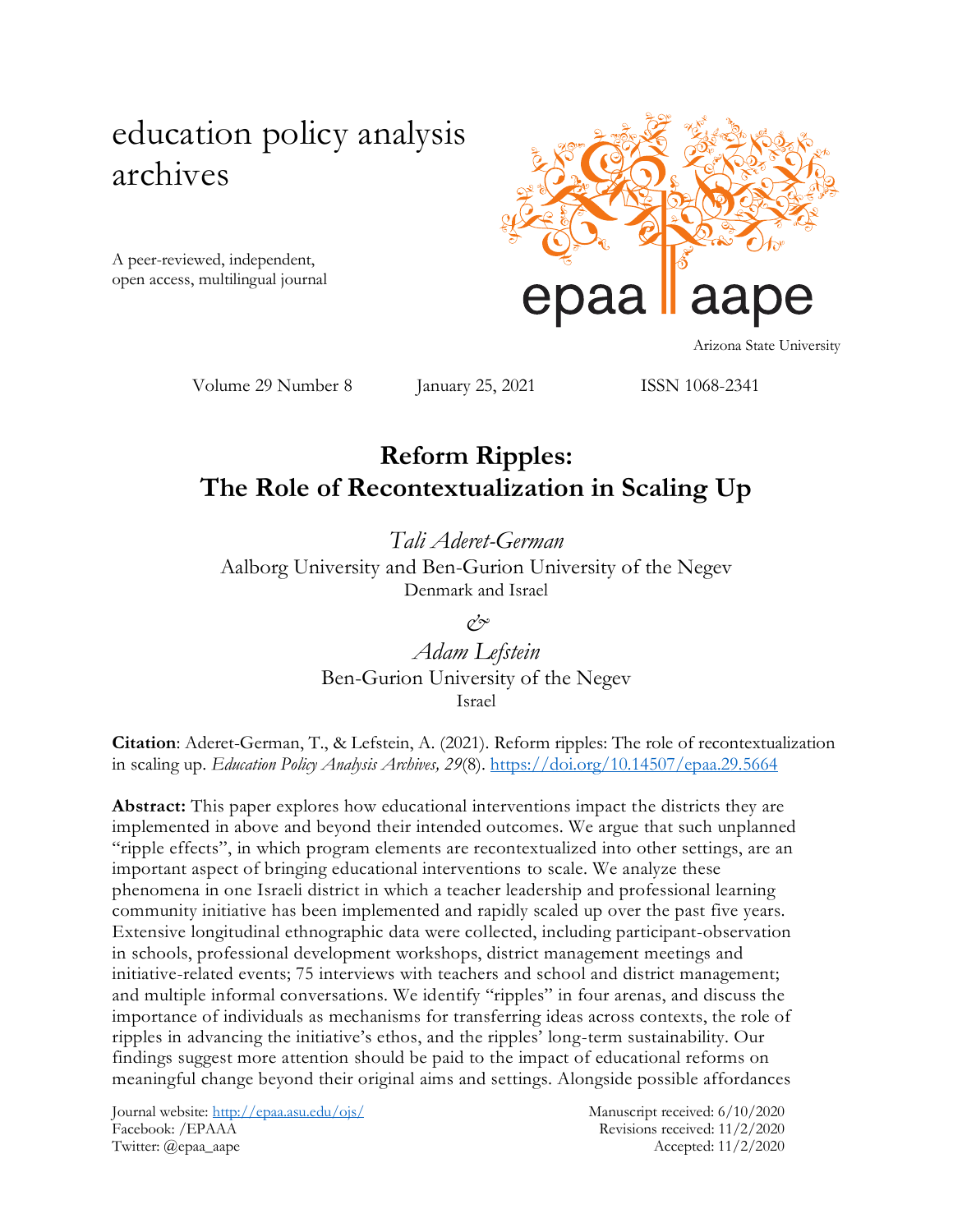these ripple effects have in the scaling up process, careful consideration should be given to their latent disadvantages, such as obscuring the program's primary agenda. **Keywords**: educational change; educational reform; policy enactment; scaling up; unintended policy outcomes

#### **Cascadas de reforma: El papel de la recontextualización en la ampliación**

**Resumen:** Este documento explora cómo las intervenciones educativas impactan en los distritos en los que se implementan más allá de los resultados previstos. Argumentamos que tales "efecto cascada" (*ripple effects*) no planificados, en los que los elementos del programa se recontextualizan en otros entornos, son un aspecto importante para llevar las intervenciones educativas a escala. Analizamos estos fenómenos en un distrito israelí en el que se implementó y aumentó rápidamente una iniciativa de liderazgo docente y comunidad de aprendizaje profesional en los últimos cinco años. Se recopilaron datos etnográficos longitudinales extensos, incluida la observación participante en las escuelas, talleres de desarrollo profesional, reuniones de gestión del distrito y eventos relacionados con la iniciativa; 75 entrevistas con maestros y administradores de escuelas y distritos; y múltiples conversaciones informales. Identificamos *ripple effects* en cuatro ámbitos y discutimos la importancia de las personas como mecanismos para transferir ideas entre contextos, el papel de las ondas en el avance del espíritu de la iniciativa y la sostenibilidad a largo plazo de las *ripples*. Nuestros hallazgos sugieren que se debe prestar más atención al impacto de las reformas educativas en un cambio significativo más allá de sus objetivos y entornos originales. Además de las posibles ventajas que tienen estos efectos cascadas en el proceso de ampliación, se deben considerar cuidadosamente sus desventajas latentes, como oscurecer la agenda principal del programa.

**Palabras-clave:** cambio educativo; Reforma educativa; promulgación de políticas; ampliar; resultados de política no deseados

#### **Cascatas de reforma: O papel da recontextualização na ampliação**

**Resumo:** Este artigo explora como as intervenções educacionais impactam os distritos em que são implementadas, acima e além dos resultados pretendidos. Argumentamos que esses "efeitos cascatas" (*ripple effects*) não planejados, nos quais os elementos do programa são recontextualizados em outros ambientes, são um aspecto importante para ampliar as intervenções educacionais. Analisamos esses fenômenos em um distrito israelense no qual uma iniciativa comunitária de liderança de professores e aprendizagem profissional foi implementada e rapidamente ampliada nos últimos cinco anos. Dados etnográficos longitudinais extensos foram coletados, incluindo observação participante em escolas, workshops de desenvolvimento profissional, reuniões de gestão distrital e eventos relacionados à iniciativa; 75 entrevistas com professores e gestão escolar e distrital; e várias conversas informais. Identificamos *ripple effects* em quatro arenas e discutimos a importância dos indivíduos como mecanismos para transferir ideias entre contextos, o papel das ondulações no avanço do etos da iniciativa e a sustentabilidade de longo prazo das *ripples*. Nossas descobertas sugerem que mais atenção deve ser dada ao impacto das reformas educacionais em mudanças significativas além de seus objetivos e configurações originais. Junto com as possíveis possibilidades que esses efeitos em cascata têm no processo de ampliação, uma consideração cuidadosa deve ser dada às suas desvantagens latentes, como obscurecer a agenda principal do programa.

**Palavras-chave:** mudança educacional; reforma educacional; promulgação de políticas; ampliação; resultados de política não intencionais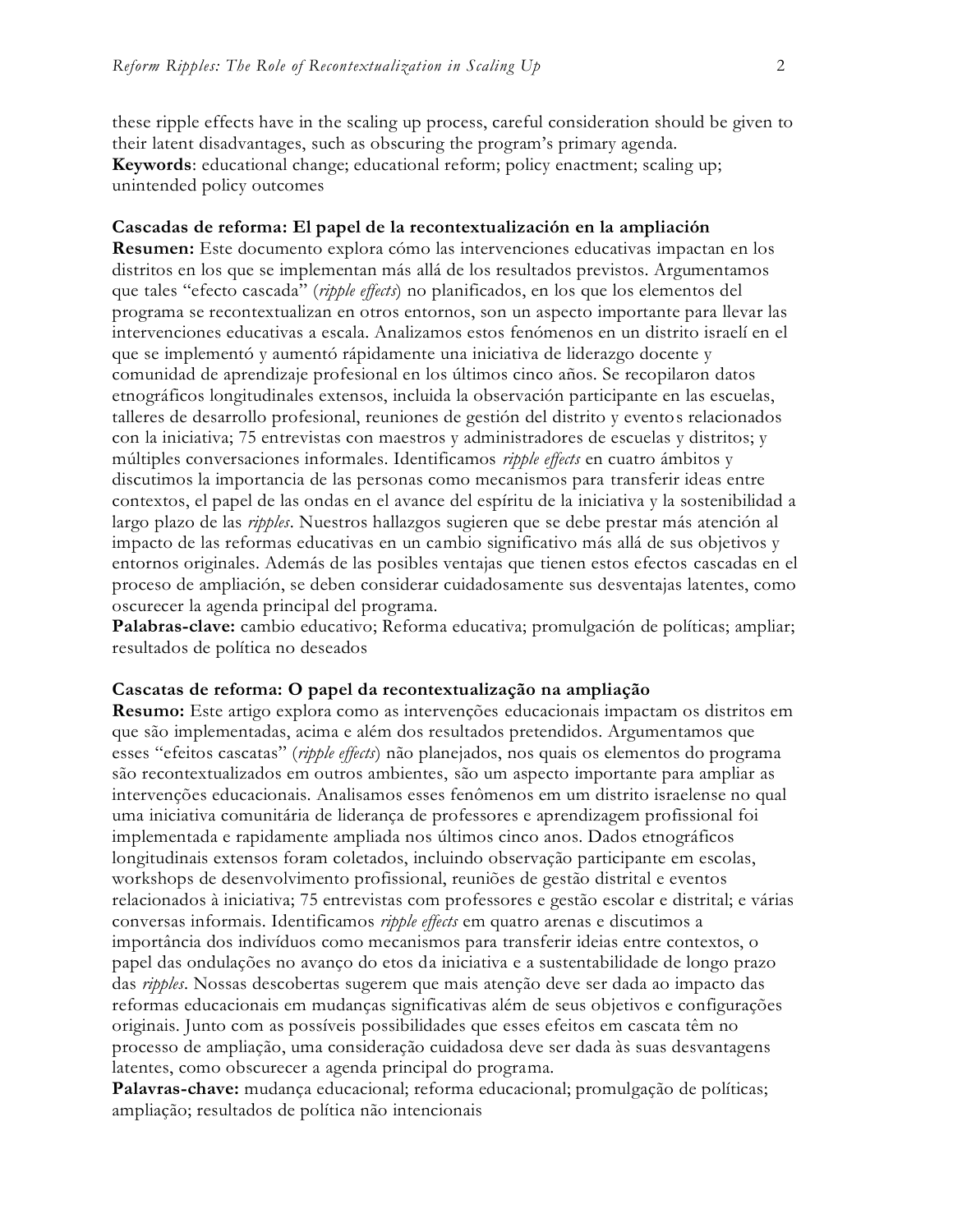#### **Reform Ripples: The Role of Recontextualization in Scaling Up**

Toss a rock into a pond. It directly impacts the surface of the water where it strikes. It also sends ripples across the pond. Similarly, when we intervene in an educational system, we directly impact the practice that is the target of our intervention, and also send ripples across the system. Typically, we focus on the former, direct effects of our work, leaving these ripple effects largely unexplored and unreported. In this article we investigate these reform ripples, arguing that they are a potentially important and inseparable element in the process of scaling up educational interventions.

We are currently in the fifth year of a large design-based implementation study, designed to foster pedagogical discourse and teacher leadership in Israeli schools. The study was initially enacted in four schools in the first year, but was designed to be scaled-up rapidly, to 29 schools in the second year, 50 additional schools in the program's third year, and a total of 101 schools in the fifth year. This scaling up process has been challenging, but alongside the difficulties involved in disseminating the original design, we have noticed an interesting grassroots phenomenon, termed "ripple effects" by the district personnel leading the program

These unintended ripple effects are cases in which elements of the reform, including tools, practices, ideas, and approaches, have been recontextualized and adapted for use in settings other than those included in the core aims of the reforms. Reflecting on these phenomena has led us to rethink issues of scale and scaling up processes, and their practical implications. In this paper we address two central questions: What conditions enable and shape 'reform ripples'? And what are their affordances and constraints for scaling up processes?

#### **Theoretical Perspectives**

#### **The Challenges of Scaling up Educational Initiatives**

While numerous reforms and educational initiatives have demonstrated their effectiveness in small-scale pilot studies, scaling up successful projects has proven to be a stubborn challenge (Datnow, 2005; Elias et al. 2003; Elmore, 1996; Fullan, 2016; Sanders, 2012). Scaling up is the process of expanding the enactment of programs or interventions that were trialed in a few sites (for instance, in a few classrooms or schools) to a wider scope (for instance, from 1-2 classrooms to a whole school, or from one school to a district). Traditionally, policy-makers and researchers have approached scaling up with the expectation that small-scale programs can be straightforwardly replicated across multiple settings (Elmore, 1996).

These approaches have been criticized for over-simplifying the complexities of working at scale, and for their quantitative orientation, leading researchers to also consider qualitative factors such as practitioner learning and reasoning, rather than merely assessing the extent to which they have successfully followed a recipe (Elmore, 2016; Fullan, 2016).

Researchers have criticized the idea of replicating "best practice" both in the instructional (Lefstein & Snell, 2014) and policy spheres (Elmore, 2016; Klingner et al., 2013). In both contexts expecting practitioners to adhere to an "instruction manual" diminishes the complexities of the education field by expecting the intact transfer of ideas and practices throughout the system.

Berman and McLaughlin (1978) offered an alternative view of reform implementation as a process of mutual adaptation, in which both the reformer and the implementers change the program as it moves into and is adapted to meet new contexts. Datnow and colleagues (2002) advanced and extended this approach, which they termed "co-construction", in order to understand the variations in implementation that both researchers and policymakers observed. Dede (2015) applied this idea of mutual adaptation to the issue of scaling up, arguing that "in education, scale is not about adopting innovations with complete fidelity to their initial setting, but instead adapting them to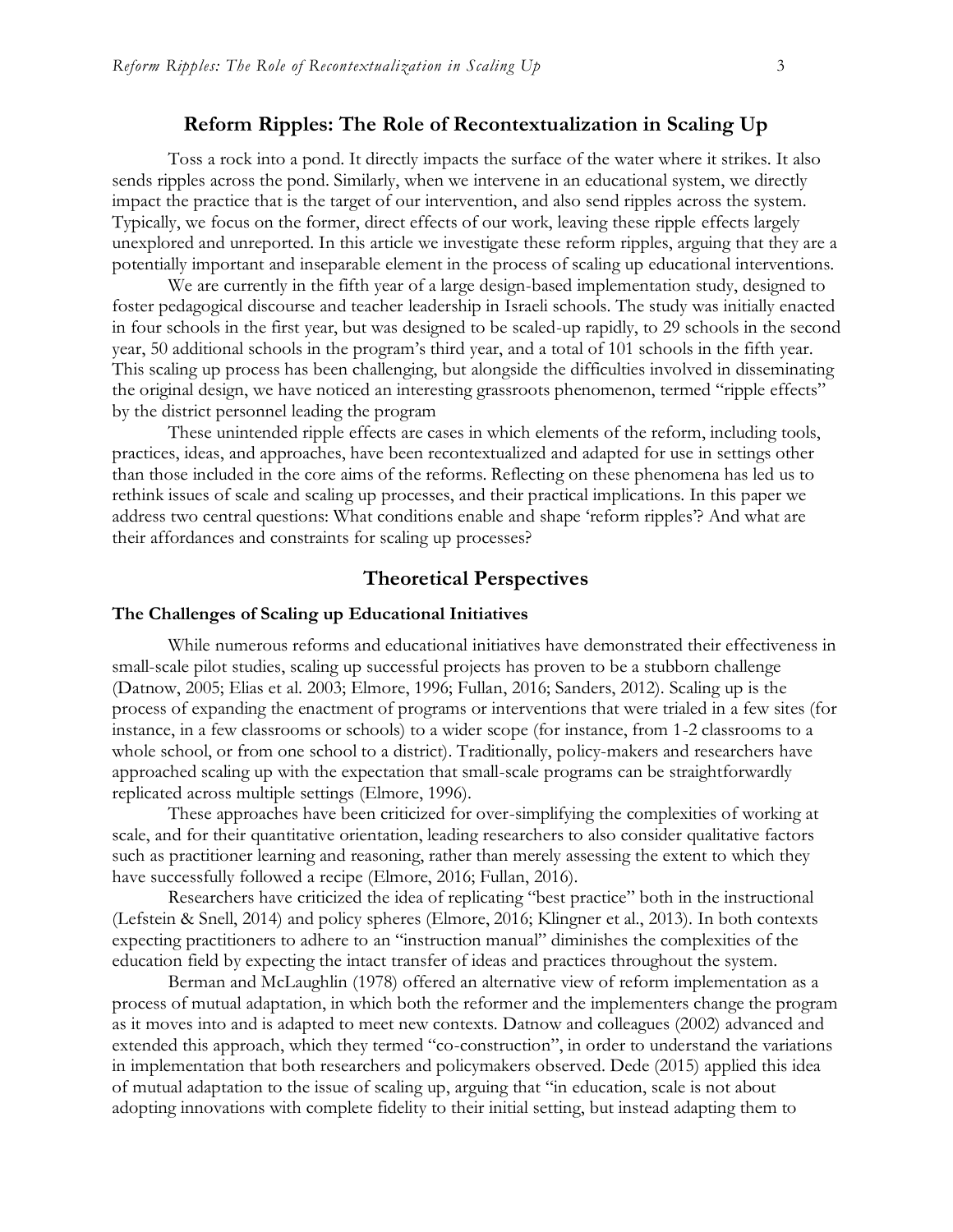variations in students, teachers, and settings, simultaneously creating their conditions for success to the extent locally possible" (p. x).

In an attempt to construct a framework for understanding scaling up as a complex process rather than merely the replication of small-scale programs in multiple sites, Coburn (2003) suggested four interrelated dimensions of scale. The first dimension is the depth of the scaling up, meaning change that "goes beyond surface structures or procedures...to alter teachers' beliefs, norms of social interaction, and pedagogical principles as enacted in the curriculum" (Coburn, 2003, p.4). The second dimension is the sustainability of the program and the persistence of change in schools and classrooms over time. The third dimension involves the spread of the program, the common sense of "scaling up": the expansion of activities and structures, as well as the dissemination of beliefs, norms and principles, to more schools and teachers. The final dimension refers to ownership of the program, highlighting a shift from an external reform controlled and executed by outside agencies, towards internal control by districts, schools and teachers with the capacity to implement and manage the reform independently.

These dimensions examine scaling up from a broad point of view, beyond the number of classrooms and schools that the reform has reached. Dede (2006) suggested adding a fifth dimension, "evolution", according to which the practitioners' adaptation of the innovation reshapes the designers' thinking about it, thus evolving it. This aspect of scaling up logically follows from the idea of mutual adaptation discussed above: expanding innovations into new contexts necessarily involves adapting them to these contexts' unique circumstances.

Coburn (2003) and Dede's (2006) dimensions are aspects of intended program enactments, including their spread to targeted sites, local ownership over them, their sustainability and depth. These conceptions of scale were expanded by Morel and colleagues (2019) to encompass a typology which allows for a dynamic and polysemic view of scale. Their typology includes four conceptualizations of scale: adoption, replication, adaptation and reinvention. The final conceptualization suggests viewing the scaling up process as involving "intentional and systematic experimentation with an innovation." (p. 372).

Here we argue for a further expansion of Coburn's, Dede's, and Morel and colleagues' frameworks, to include examination of unintended enactments - practices that occur outside the program's designated setting or beyond its target audience.

#### **Intended and Unintended Impacts of Reforms**

Educational interventions have both intended and unintended manifestations in the systems in which they are enacted (Heck, 2004; Tanguay, 2020). Uncovering unintended and/or unanticipated effects is critical for fully understanding reform enactment and scaling up processes. The public policy literature on unintended consequences emphasizes the distinction between unintended and unanticipated policy outcomes (6, 2012; de Zwart, 2015; Margetts & Hood, 2012), though many researchers use the two synonymously (de Zwart, 2015). For example, de Zwart (2015) argued that the many unintended consequences of performance management practices, such as hindering innovation, the growth of internal bureaucracy, and tunnel vision, while indeed unwelcome, can be readily anticipated given the academic literature on performance management. de Zwart (2015) noted that one of the reasons for using the term "unintended" to include unanticipated effects "…is linguistic convenience. 'Unintended' has a rhetorical advantage over unanticipated because it is semantically closer to 'unwanted' and almost all studies about 'unintended consequences' today are about the unwanted side-effects of policy" (p. 291). Margetts and Hood (2012) noted the methodological concern of establishing intention or anticipation in retrospect,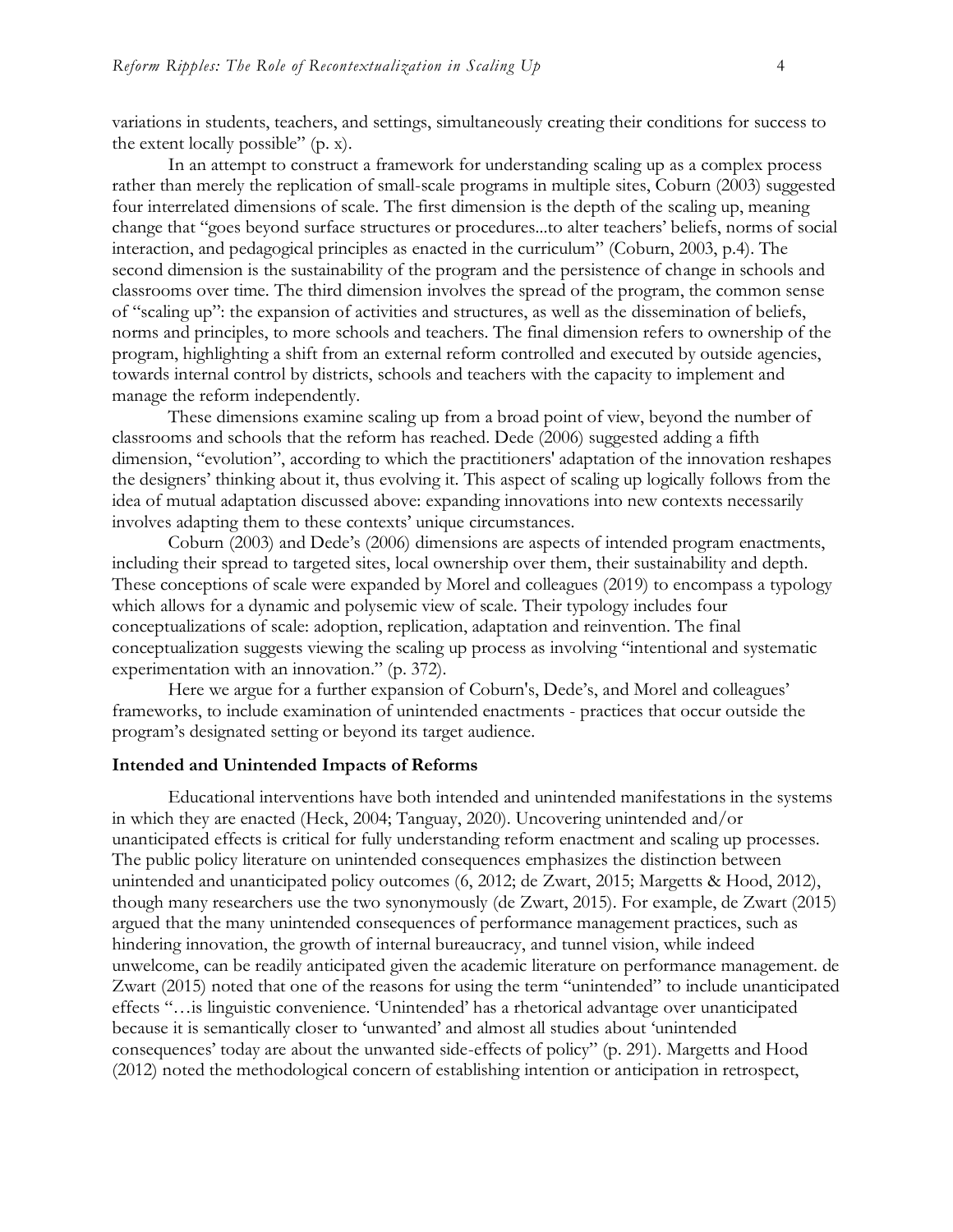advising caution when deciding what is a case of unintended or unanticipated consequences especially with regards to the different players and stakeholders involved.

In scaling up reforms, unintended consequences can occur both in the sphere of the program's intended audience and settings, and with regard to unintended activities that take place at their periphery. It is important to find a balance between these core and peripheral activities, in terms of the resources the activities require, and the flexibility the reform is willing to accommodate to its original and intended aims, principles, and tools. Thompson and Wiliam (2008) presented a framework that addresses this flexibility when designing a professional development program for supporting teachers in their use of formative assessment. They warned policy-makers about being overly flexible with programs' central principles, leading to "lethal mutations" (Brown & Campione, 1996) that negate the program's core aims. Such was the case, they claimed, in the U.S. Effective Schools movement in the 1980's and 1990's (Cuban, 1998). On the other hand, programs that are not flexible can achieve only limited scale, as is the case, for example, with Montessori schools, which refuse to compromise (Thompson & Wiliam, 2008).

#### **Recontextualization**

This paper seeks to extend our inquiry into scaling up processes to include exploration of "reform ripples", i.e. the unintended recontextualization of reform ideas, tools and activities, which were not originally part of the planned scaling up process, but are not necessarily "unwanted sideeffects" either. Our use of *recontextualization* builds on Bernstein's (1990, 1996) examination of how agents develop and appropriate discursive resources taken from one social context and applied in another. He showed that an idea that is imported from one context to another may seem unaltered but is subject to recontextualizing rules and therefore likely changes its original meaning.

Bernstein (1990) demonstrated this idea with the example of physics as a secondary school subject that is transformed in its recontextualization from scientific research into schools through principles that are social and pedagogical, rather than disciplinary. Consequently, what counts as physics in school is different from what counts as physics in the academy. For example, in the academy, researchers use experiments to explore new hypotheses. In their recontextualization into the school physics curriculum, experiments are used as a means of demonstrating physical principles.

Building on Bernstein (1996), we view the transfer of reform resources to contexts that are peripheral to the reform's targeted core aims and audiences as processes of recontextualization, which potentially involve altered meaning and unintended effects. These altered meanings of recontextualized practices are set by the new context into which the ideas "ripple", rather than by the reform context from which they originated.

In so doing, we build upon Tabak's (2004) call for researchers to broaden their analytic scope by attending to both exogenous and endogenous designs in design-based research. Exogenous designs are the materials developed by the researchers, or other outsiders to the setting, for the purpose of the research; endogenous designs are the materials that were in place in the local setting, or that were "devised by the local participants 'in-action' as part of the enactment" (p. 227). Tabak emphasizes that design-based researchers tend to focus exclusively on their own, exogenous designs, and thereby overlook potentially productive insights that endogenous designs can offer. Tabak's (2004) caution is fitting not only in classroom-level, design-based research, but also in district-wide design-based implementation projects such as our own work, or in the enactment of reforms more generally.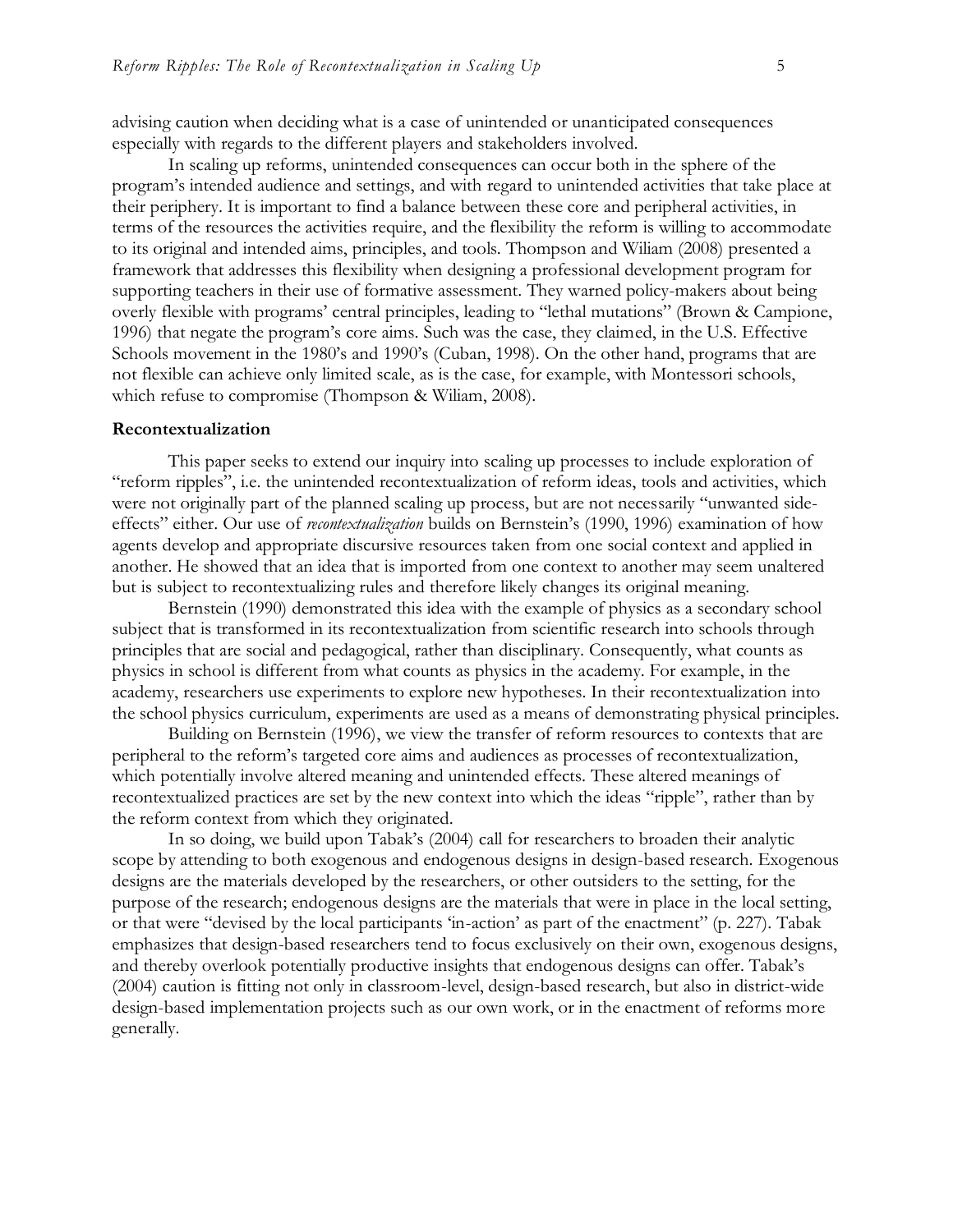### **Study Context: The "Leading Teachers" Initiative**

At the center of this study is a nationwide educational initiative that aims to promote teacher on-the-job professional development through collaborative inquiry into practice in teacher team meetings. Our research team collaborated with a large Israeli school district (approximately 650 schools in 54 local authorities) over the course of six years. Initially we worked with senior administrators, investigating how they and their teachers think and talk about pedagogy, and then subsequently launched together a program for the development of teacher leadership and pedagogical inquiry as means to improve teaching. The partnership aims to support teacher collaborative, critical inquiry into problems of teaching practice facilitated by leading teachers in weekly in-school meetings. The leading teachers participate in bi-weekly regional workshops, which provide them with tools for fostering and enhancing pedagogical discourse in their in-school meetings, and receive one-on-one coaching. Professional development at all levels (including leading teachers, principals, workshop facilitators and coaches) is focused on collaborative, reflective and critical inquiry into problems of practice.

Team discussions are expected to revolve around rich representations of classroom practice (such as video-recorded lessons or student work). Teacher leaders are encouraged to facilitate inquiry processes through the use of conversational protocols developed by the initiative and featured prominently in the professional development processes.

Our research team was part of the research-practice-partnership that developed and implemented the initiative and was involved in a large design-based implementation research study exploring different aspects of the implementation. Hence, in addition to our role as researchers, team members also took on supportive roles in implementing the initiative such as co-designing and co-facilitating professional development workshops (alongside district coaches), coaching teacher leaders, and consulting district management. It is primarily through these roles that we became aware of the ripple phenomena at the center of this study.

### **Methods**

The current study is based on data derived from a larger design-based implementation research project. This paper focuses on one district in which the initiative has been implemented gradually over the past six years. In the second year of the program, District leaders began to tell us about instances of "ripples" (often using that metaphor) in which the reform was having an impact on activities and structures across the district, which we had not targeted as part of our efforts. At first, we dismissed these phenomena as marginal, and even a distraction, but over time have come to recognize their importance to the district and efforts to scale up the program. We began to examine these processes, through systematic analysis of longitudinal data we had collected, and through the conduct of interviews dedicated to the issue.

Our methodological approach is based on Agar's (2006) notion of "rich points" within ethnographic research:

…the purpose of ethnography is to go forth into the world, find and experience rich points, and then take them seriously as a signal of a difference between what you know and what you need to learn to understand and explain what just happened. (p. 11)

These "ripples" – unintended (and often unanticipated) enactments of the initiative – were valued by our practitioner partners but initially seemed to us insignificant and even distractions.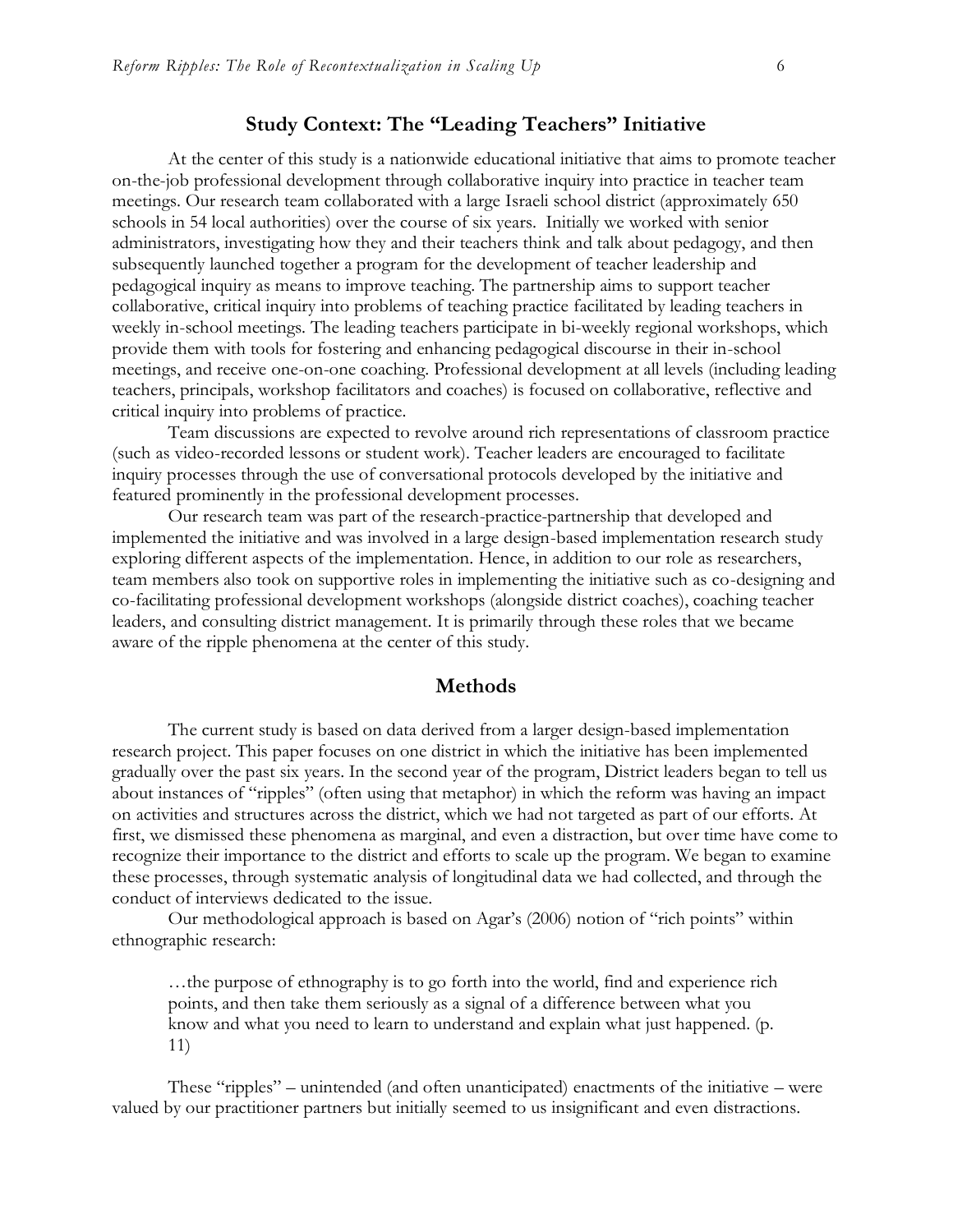Over time, however, we learned to appreciate them as potential "rich points" that compel us to confront the gaps in our understanding.

#### **Data Sources**

Over the course of the initiative's implementation in the district, we collected and analysed a wide range of data sources, which we introduce in the following sections. It is important to note that since the goal of the initiative was to change teachers' professional development, our team primarily collected data relevant to that aim, namely, recordings and fieldnotes from professional development workshops, teacher team meetings, and district management meetings, rather than data on classroom practice. The following sections depict the range of data sources that constituted our initial data set. From this corpus, through a multi-phase analysis process that will be described below, we constructed a narrower data set of "ripple" cases.

#### **Data Source 1: School Observations**

The research team conducted longitudinal ethnographic study of several schools in the district. Data collection focused on observing and recording in-school team meetings, and the researchers also participated in and documented other school-related events. To date we have recorded 424 team meetings in 81 teams in 29 schools. Each year we approached the schools in the initiative and requested their consent to participate in our research. Our sampling strategy was to include as many schools as possible, dependent on their cooperation and logistical considerations (e.g., we were not able to visit some schools due to scheduling issues).

In the participating schools, the researchers primarily observed team meetings and school events. In schools in which we developed particularly good rapport with our practitioner partners we were also invited to participate in and observe events above and beyond these formal initiative foci, thereby exposing us to initiative ripples at the school level.

#### **Data Source 2: Participant-Observation in District-Wide Workshops and Meetings**

In partnership with district coaches and supervisors, research team members facilitated professional development workshops, giving us the opportunity to view and record the initiative's implementation in these professional development contexts. Each year several workshops were conducted, ranging in duration from 30 to 60 hours each. In addition, we participated in and observed bi-monthly district management meetings and many initiative-related events. All events and meetings were audio-recorded.

#### **Data Source 3: Interviews**

The research team conducted 75 formal interviews and multiple informal conversations with teachers, principals and district administrators. Eight of these interviews specifically targeted the reform ripples phenomenon with questions such as "You have mentioned numerous times that the program has made ripples across district activities – what do you mean by that? Can you give me some examples?"; "Have you noticed instances of the use of the "Leading Teachers" initiative's ideas, principles or tools outside of the initiative? Could you describe them?"

The other 67 interviews our team conducted were more generally about the initiative and its enactment. The research team interviewed teachers, principals, and district management on various aspects of the initiative throughout the years of its implementation. These general interviews helped us understand the reform context and the challenges of scaling up, which constituted the backdrop for making sense of the ripples case studies.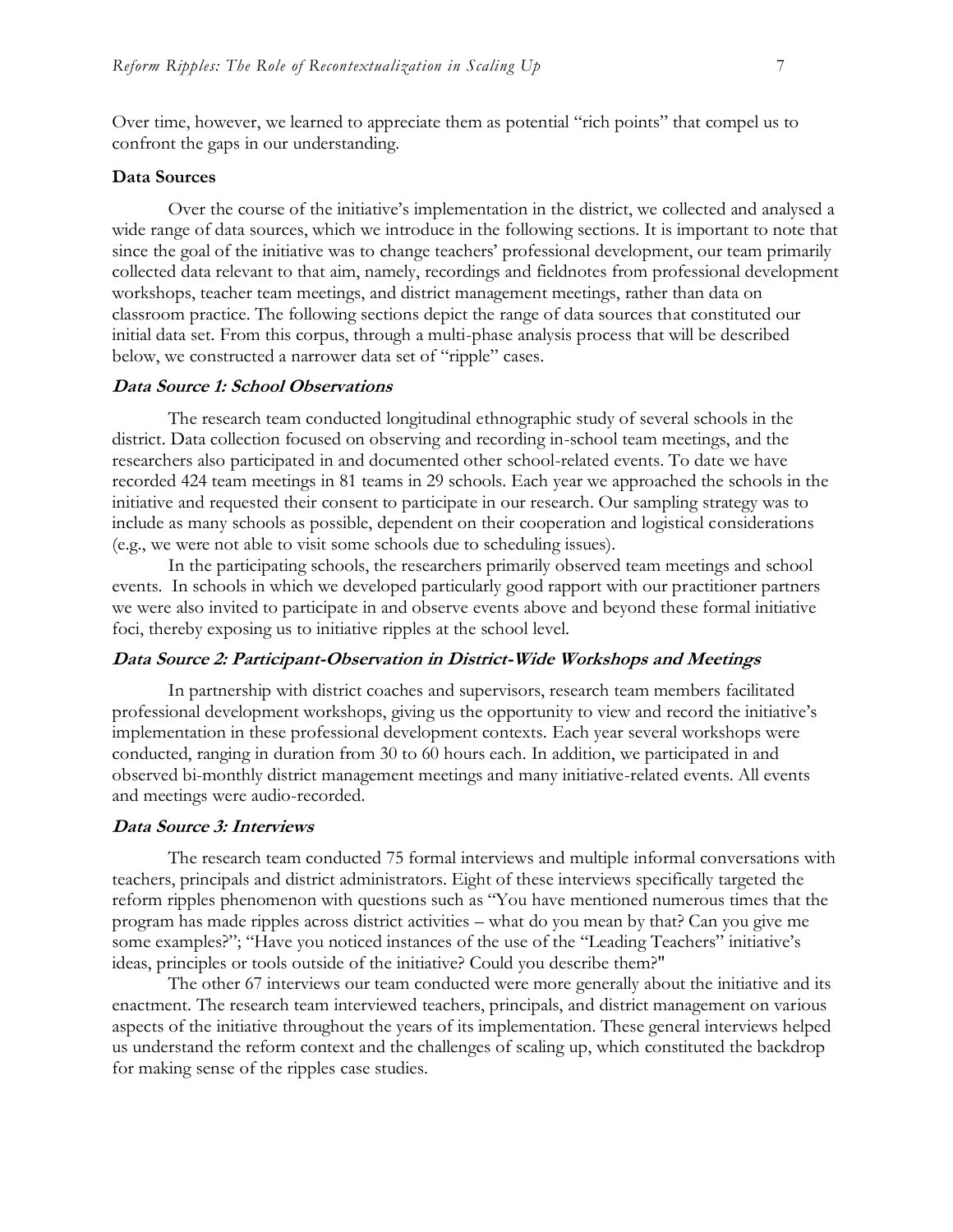#### **Data Analysis**

Based on the research team's ethnographic knowledge of and involvement with the management of the reform, together with suggestions from district leaders, we identified 19 instances in which the initiative design was endogenously recontextualized. From these instances we constructed detailed written cases from the data sources specified above. The cases we assembled described the background and chain of events that led to the recontextualization and related details. The cases were assembled by holistically reviewing the data pertinent to each instance and highlighting the relevant information from the various data sources. This study analyzes these cases that depict processes whereby the reform's ideas, practices and tools are enacted in unintended contexts through several phases.

We began our multi-phased data analysis process by first examining the scaling up process of the "Leading Teachers" initiative according to Coburn's (2003) four dimensions of scale: depth, sustainability, spread, and ownership. Next, with the assistance of District management involved in the initiative, we identified cases of "reform ripples" throughout the data. With Coburn's framework in mind, we discussed these cases within the research team vis-à-vis Coburn's four dimensions of scale, and the extent to which these ripples align with the initiative's core principles.

Each of the cases we identified we explored vis-à-vis its context, actors involved, their aims, similarities and differences between the recontextualization and original design, conditions that enabled and shaped the recontextualization, and its perceived impact. Finally, these facets were also examined collectively in order to glean understanding of recontextualization processes and mechanisms and their possible affordances and constraints for scaling up processes.

## **Findings**

Examination of our data corpus – the cases exemplifying "ripples" that were recognized by our research team and key district personnel - revealed that these cases may be organized according to four arenas of unintended effects: (1) Professional development in various district units; (2) District-wide coaching practices; (3) School-community initiatives, and (4) District supervision of schools.

Before we present cases of the "reform ripples" we identified within each arena, we first depict our direct scaling up strategy and analyze it in light of Coburn's (2003) four dimensions, in order to show how recontextualization completes our understanding of those (direct) scaling up efforts. Next, to illustrate ways in which elements of the initiative are enacted differently than planned by the initiative's designers, we present brief examples from each arena.

#### **Scaling Up the "Leading Teachers" Initiative**

The initiative at the center of this study, the "Leading Teachers" initiative, was designed to scale up very rapidly: 100 schools within five years (300 leading teachers). In order to accomplish this rapid expansion, program design principles include relying predominantly on local resources for professional development and for managing the program, and focusing our efforts on capacitybuilding at multiple levels, including the leading teachers, coaches, workshop facilitators, principals, and district management team. The district is responsible for the day-to-day administration of the project, training and coaching leading teachers and school principals, and recruiting and selecting new participants. Within the schools, the principals and leading teachers are responsible for enactment, having autonomy to set their own goals, focus and agenda, and select which of the program tools – if any – to use. The research team is responsible for documenting activity, leading the development of the program, training and supporting district coaches and workshop facilitators,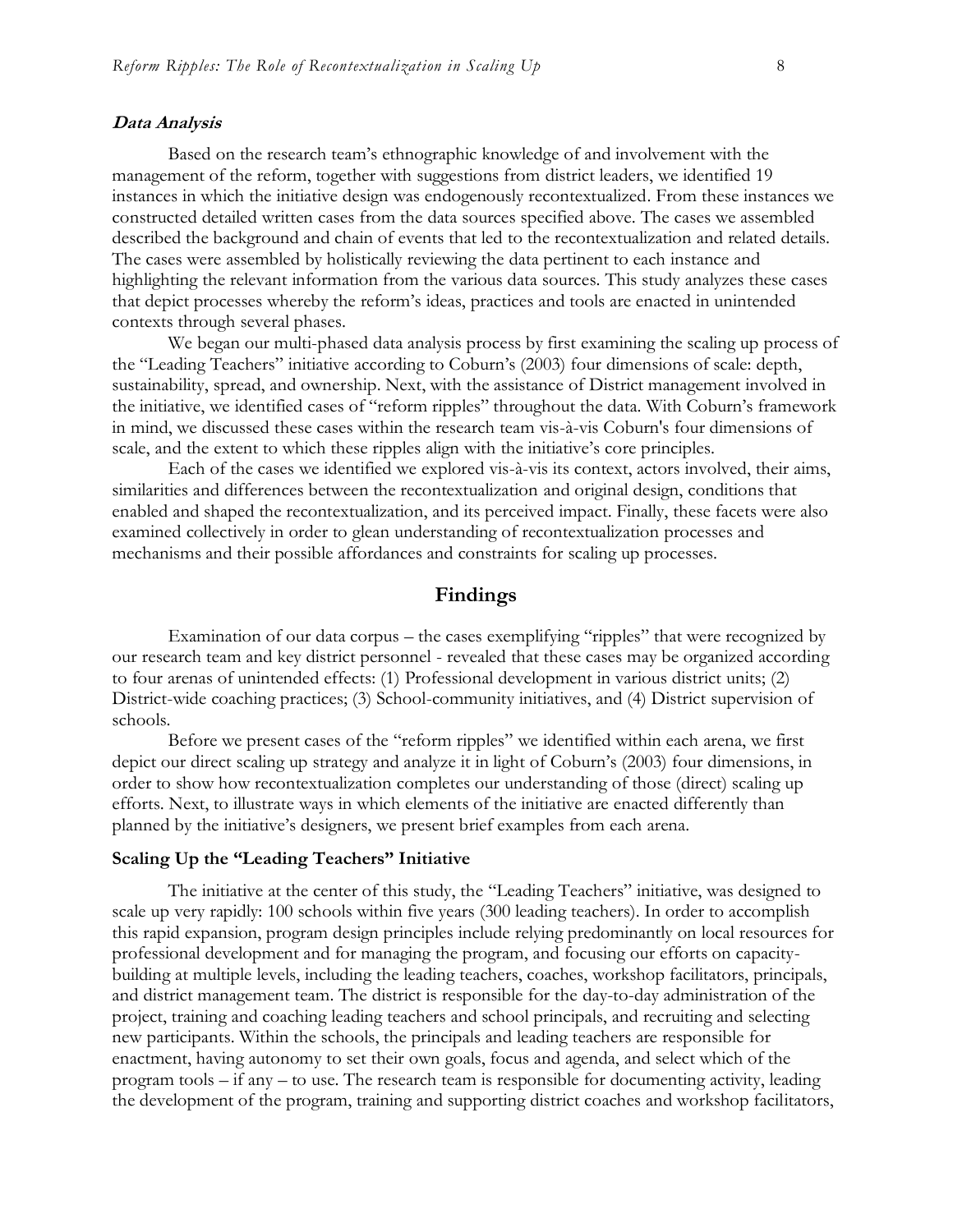and advising school and district leaders. Gradually, the district's responsibility is expanding as the research team phases out our involvement, remaining only in an advisory role.

We have collaborated with our district partners in the development of the program design, promoting their capacity to enact the program at scale as well as their sense of ownership. In order to facilitate local enactment, we have reified the program principles in a series of practical and conceptual tools, co-developed with our district partners. Chief among these tools are protocols for discussing video-recorded lesson excerpts, analyzing student work and conducting consultations. These tools were distributed in a program handbook, initially published at the end of the first development year, which includes materials and tools developed collaboratively by practitioners and researchers. This handbook has been revised and expanded over time, and distributed widely. It has been complemented by a library of classroom video clips, a handbook for coaches, research briefs and a web-log.

Coburn's (2003) four dimensions address key issues we have struggled with during this scaling up process. The rapid *spread* of the initiative throughout the district placed heavy demands on the district and our capacity to provide quality support to schools and leading teachers, thereby jeopardizing the *depth* of program implementation. Indications about partial and superficial enactment led us to focus our efforts narrowly on the core activities of the initiative, and to avoid peripheral activities that are not directly related to them. To encourage the *sustainability* of the initiative, we sought to rely on local resources for professional development and for managing the program, building the district's capacity to lead and enact the initiative. This strategy also facilitated a sense of *ownership* over the initiative by district management and teachers, leading to appropriation of tools at the core of the initiative (Segal et al., 2018), as well as independent initiative-inspired activities at its periphery.

All this is easier said than done. Scaling up the program in the district required us to scale up research team capacities, leading to compromises vis-à-vis quality (with implications for depth). We encountered significant cultural and organizational challenges. Existing professional development institutions undermined the program's work-embedded, inquiry-oriented approach. Maintaining weekly two-hour teacher meetings in school schedules proved to be a persistent challenge, especially as school and local leaders' attention turned elsewhere. The more the initiative spread, the more difficult it was to address these challenges, and maintain depth, sustainability, and ownership.

Examining the scaling up of this initiative through Coburn's (2003) dimensions emphasizes the direct, intended actions and activities of the initiative. Yet, a non-negligible part of the activities that have taken place in the district throughout the years were unintended (by us), and peripheral to the initiative's focus. Analysis of scaling up processes according to Coburn's dimensions may overlook these activities. Identifying and analyzing these unintended ripple effects might aid policymakers to understand what is being implemented, how practitioners at various levels of the district perceive the initiative, and aid in bridging the gap between policy-makers' conceptions of the initiative's core, and practitioners' appropriations and adaptations of the program.

The following are brief examples from the four main arenas of ripples we identified:

#### **Arena (1): Professional Development in Various District Units**

The first arena we identified is the initiative's effect on the professional development of various district units by their selective adoption, adaptation and use of initiative concepts. The initiatives' unique concepts (for instance "representation of practice" and "issues" at the center of discussions) and tools (for instance the consultancy protocol) spread throughout the district to numerous settings, including in non-initiative-related professional development workshops and District-wide learning days for supervisors and senior coaches. The learning days were organized by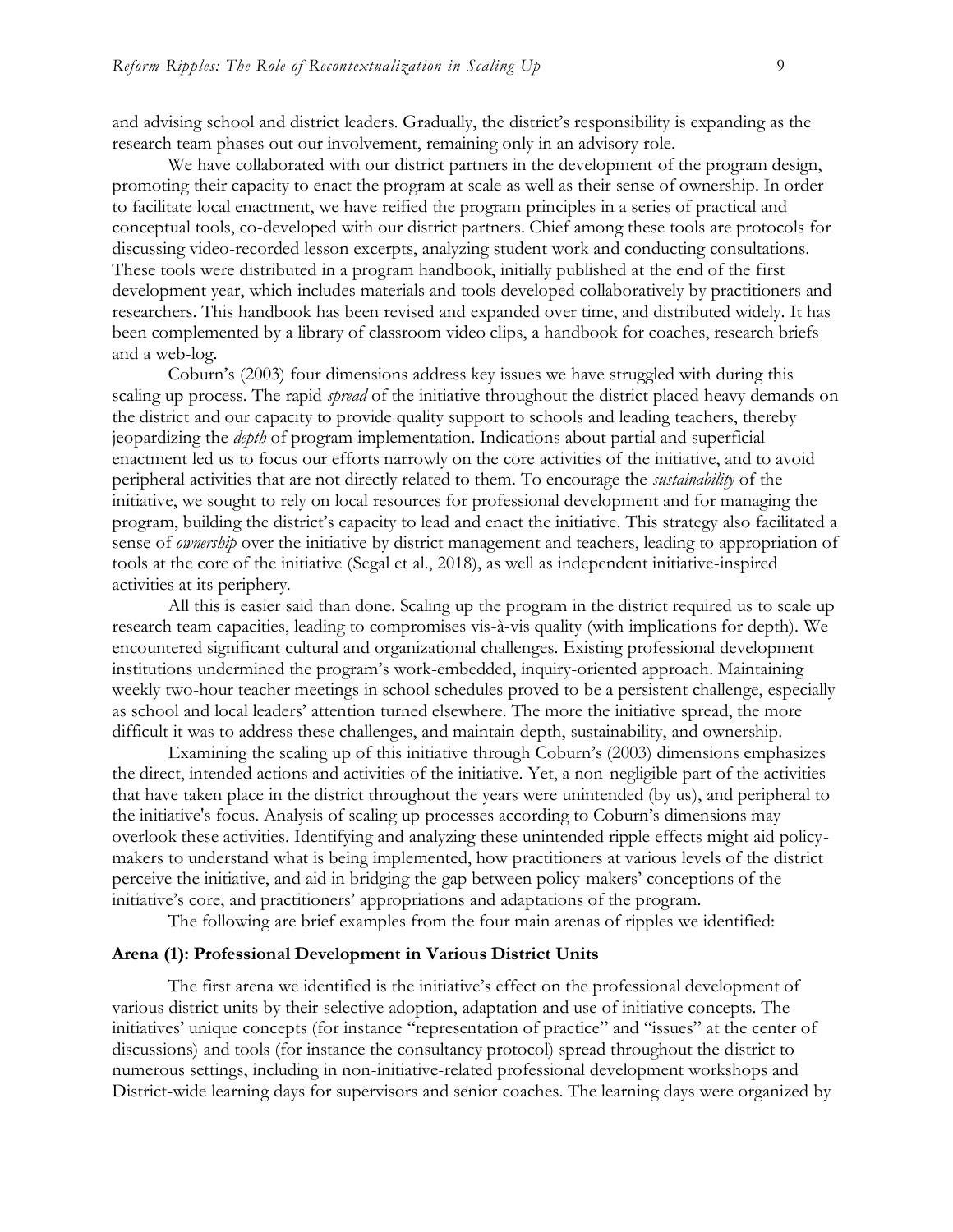the same unit that was responsible for the initiative within the district head office, and many of the workshops were facilitated by senior coaches who participated in the development team in the initiative's first year.

For instance, in district-wide learning days supervisors examined student work using a consultancy protocol, one of the main tools the initiative offers teachers for conducting inquiryoriented discussions. Another example is a conference organized by the district senior mathematics coach for the 250 school math coordinators under her responsibility. One of the conference sessions involved joint observation of a lesson and reflective discussion in a team of teachers structured around an initiative protocol, a practice heretofore not used in such settings. The district's senior mathematics coach summarized the conference on social media:

Today, a learning meeting was held for the coordinators of mathematics in the elementary schools in the District, on the subject of "Mathematics for all"… Over 250 math coordinators in Central District elementary schools.

The session included watching a live math class followed by pedagogical discourse with a panel of math coordinators, watching peer classes is an opportunity to step outside of personal thinking patterns, see more options and discover more ways to teach.

In this excerpt, the senior coach is using a term that is heavily used in the initiative ("pedagogical discourse") though she does not mention the initiative directly. This supervisor was part of the first cohort of practitioners who worked with us in developing the initiative in its first year. The conversational protocol from the booklet the initiative produced was distributed to all the teachers at the conference, underscoring how this activity was based on the senior coach's experience with the initiative's tools and principles, adapted to her own interpretation and professional development context.

Another example of a ripple in this arena is the case of school social coordinators. Ella, the district supervisor responsible for these coordinators, decided to invite to the initiative's professional development workshop coordinators whose schools were not taking part in the program. She heard about the initiative through her colleague, the district manager of the initiative, at one of the supervisors' learning days. Ella turned to her with the idea to create teams that discuss topics related to social education, led by leading teachers who were social coordinators. Ella recruited several interested teachers, and convinced their principals of the benefits of this opportunity, which accrues supplementary resources to the school (primarily, compensation for leading teachers). When asked why she decided to join the initiative though her field of responsibility wasn't within the original scope of the initiative, she explained:

Why did I believe in this story of leading teachers in social education? Basically, I said, the leading teacher provides two hours a week, the program provides two hours a week for the staff. I came to [the initiative's District management] and I said, if you approve of this special pilot for me, we allow these schools two hours of a team that talks and thinks about how we advance social and community values within the school….I gave this team an option to include a representative from the informal education department, I gave the option to include the manager responsible of volunteering in the local municipality to join the team, beyond the school staff….the sky is the limit, everything is open.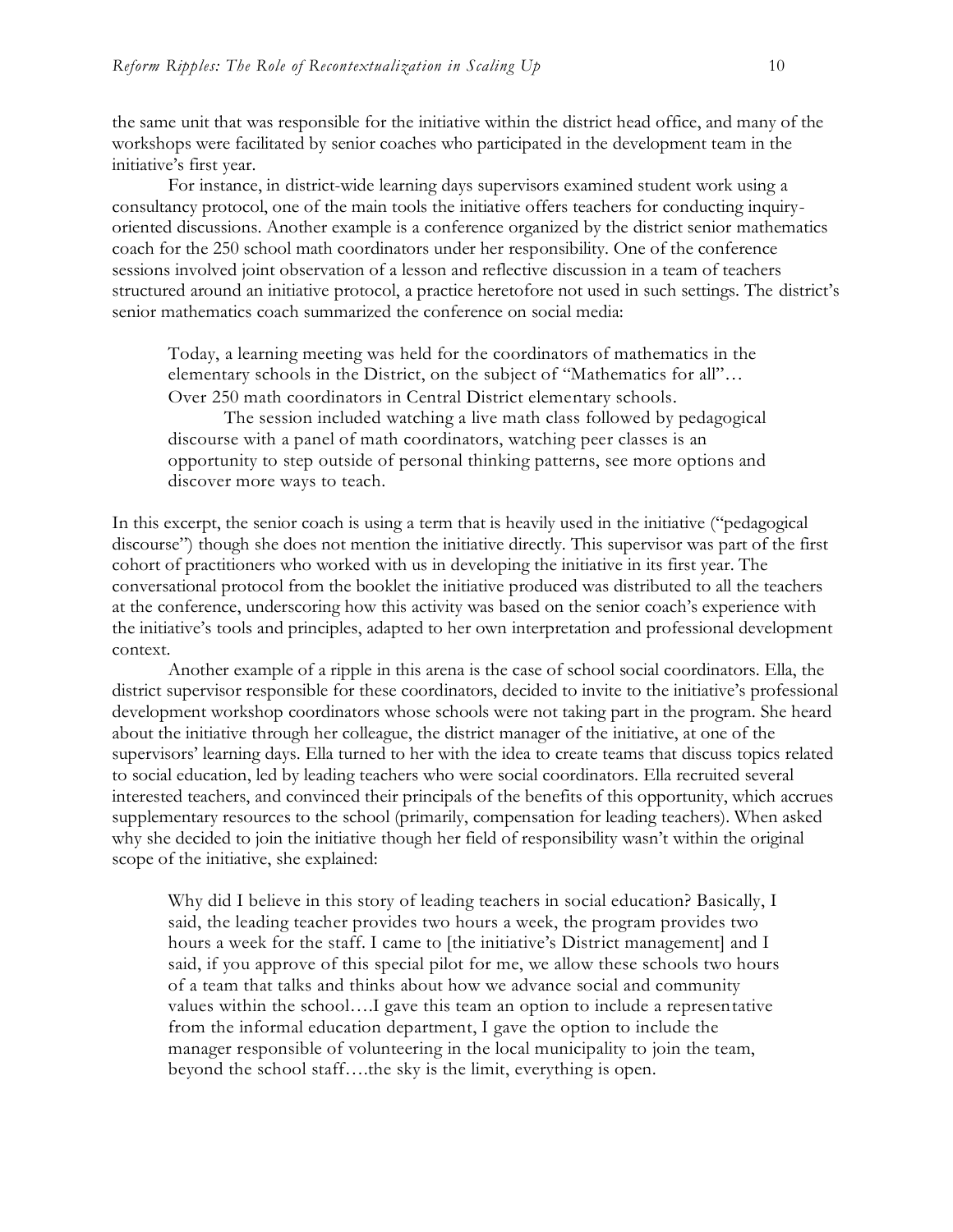These examples of district units that were not part of the initiative's target audience adopting program principles and concepts demonstrates a recontextualization that involves a spread of initiative ideas to unintended and unanticipated contexts**.** The teams Ella formed and the teachers she recruited discuss topics related to social education, and how to advance these topics throughout the school. This is a different goal than the original goal of the initiative which focused on advancing teachers' learning through elaborating on their problems-of-practice. At the district learning days the participants observed how a team could use a protocol to advance their learning, but instead of an inquiry-oriented discussion (in line with the initiative's goals) the discussion centered on feedback on the lesson.

This varying recontextualization of concepts and tools is similar to Grossman, Smagorinski and Valecia's (1999) differentiation among five degrees of appropriation (lack of, label, surface features, conceptual underpinning, and achieving mastery) each representing a depth of understanding of the tool's function. For example, in the case of the social education coordinators, we can see appropriation of surface features without adopting their conceptual underpinnings.

Alongside the varying degrees of recontextualization of initiative concepts and tools evident from these examples, the examples also convey the centrality of the people involved in the enactment of these ripple effects. In the ripples we identified in this arena, the people involved were key actors in the initiative or had direct engagement with its key actors. This phenomenon recurs in the following arenas as well.

#### **Arena (2): District-Wide Coaching Practices**

A case illustrating the initiative's effect on the second arena is the recontextualization, adaptation and elaboration of key initiative ideas by Dina, the district senior language arts coach in her work training and supervising language arts coaches. Dina worked as a coach in one of the initiative's pilot schools, and in the middle of that year was promoted to be the senior language arts coach for the district.

Among other ideas, Dina re-oriented her work with the coaches to centre around rich representations of classroom practice, adopted the code of ethics used in the initiative when viewing video-recordings, and adapted a conversational protocol for analyzing video-recorded lessons. In a conference organized by the initiative she was asked to present her enactment of the initiative's principles and tools, and she introduced herself:

My name is Dina, I am a senior Language Arts coach in the District. I was a partner in the development and thinking group about four years ago, when we did not really know where we were going, but over the years I took pedagogical discourse principles and ideas and tools into the field of language education. As part of my role as a District coach I come to schools that have a coach, and we have built a kind of agenda that includes watching a lesson, and then a pedagogical conversation following the observation. In some schools I am the one who actually leads the discussion.

Following this introduction in which she orients the audience to her position in the district, her affiliation with the initiative, and the way she uses the tools in her context, she goes ahead to describe such a school visit in detail. In this description she used the key terms from the initiative and emphasized the affordances of the initiative tools. However, she integrated these conceptual and practical tools within existing disciplinary frameworks promoted by the Ministry of Education, such as a rubric for assessing language arts lessons. Consequently, her recontextualization of the initiative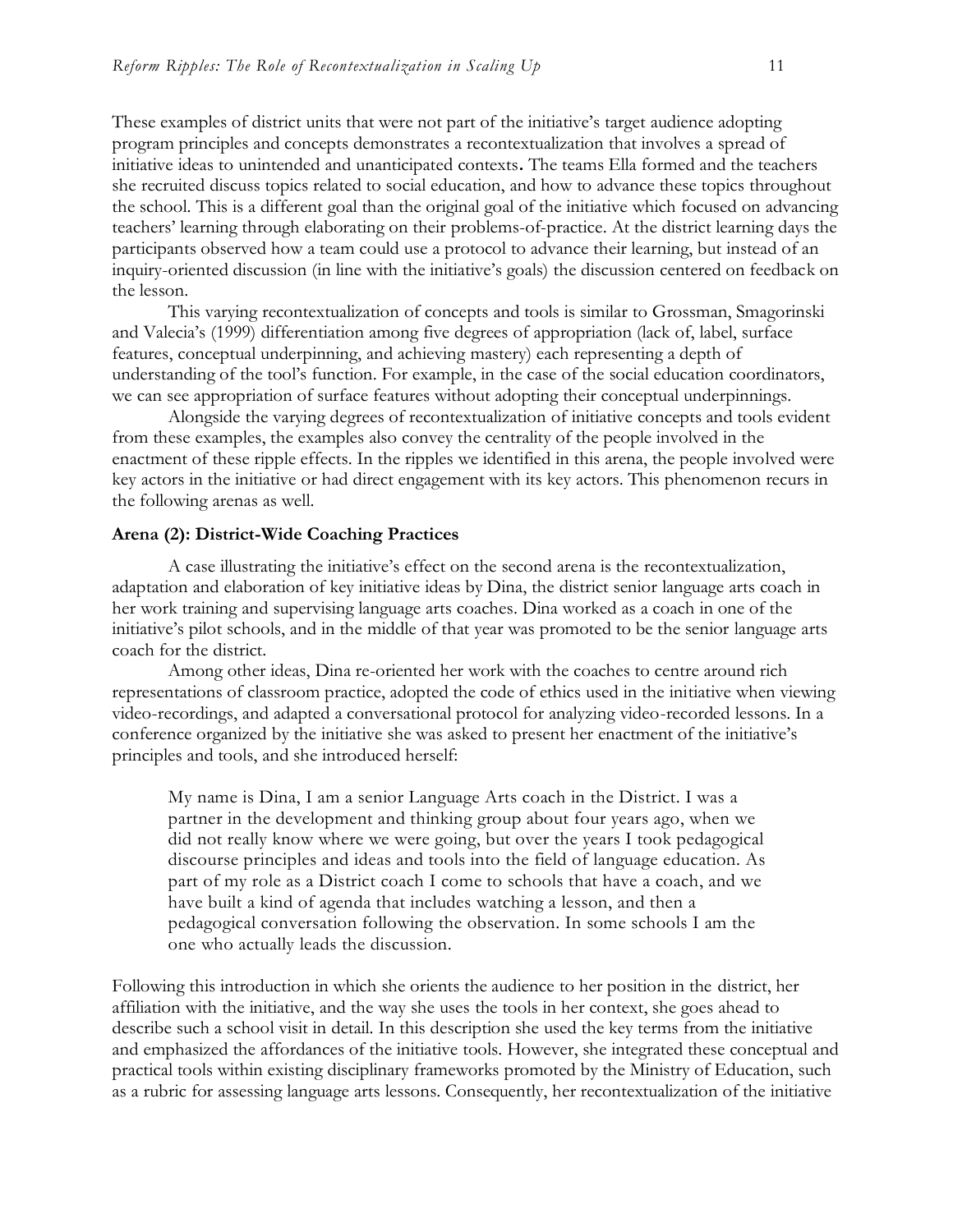tools involved adapting them for the advancement of a different philosophy from that of the initiative. Whereas our work, including the protocol in question, is oriented toward problems of practice and dilemmas, the adapted tool took on a "best practice" orientation, primarily assessing the lesson according to its adherence to official prescriptions.

This case represents a recontextualization of initiative principles to coaches' practices resulting from Dina's strong personal commitment to the initiative, though mixing some of its principles with those of official language arts education policy. Dina's involvement in the initiative's development from its inception afforded her a sense of ownership of initiative ideas and tools, and the agency to adapt them to her own purposes and perceived needs.

#### **Arena (3): School-Community Events**

Following cases from two arenas at the district level, we turn to the school level. Exemplifying the third arena is a case that involves a regional student council event, hosted by one of the first schools to join the initiative. Several teachers decided that one of the initiative's tools, a conversational protocol used at teacher team meetings, could be usefully employed in discussions at the event. They exposed the school's student council representatives to it, and the tool was used during the event itself. The protocol, attached to a key-chain, was distributed to student representatives from area schools not affiliated with the initiative. This activity was repeated in the following year.

Another example of an instance of the initiative's effect on school-community events includes a case in which teachers decided to use initiative tools for analyzing student work in parentteacher meetings in order to help recruit the parents to engage productively with their children's learning.

In both of these instances the initiative's core tool, intended to be used in teachers' team meetings – the protocol - was adapted to be utilized in a different setting, with students and parents as participants. Similar to its original purpose, the tool was recontextualized and used to advance an inquiry-oriented discourse to unintended participants. These recontextualizations convey local ownership and appropriation of initiative's tools, yet are unsystematic and are not typically sustained, in part because they involve individuals initiating one-off events rather than systemic functions.

#### **Arena (4): District Supervision in Schools**

Tammy, who served as district coordinator of the initiative in its first year, described how her visits to schools have changed on account of her involvement in the initiative. Previously Tammy passively observed school activities, and then gave feedback to the teachers and principal. Now, following her involvement with the initiative, Tammy organizes school visits around an inquiry-oriented discussion about one of the issues selected by the teacher, after she and the principal identify issues of interest and evidence for what they observed. She explains:

I have adopted the work with the protocols and the main principles in general of the discourse [the initiative]... in all our learning days. Every day that I am in the field I visit two schools. In every school, it is mandatory to enter a classroom to observe. I require a principal and two other staff members [to join], often a coach joins me, too…at the end of every observation I require observation sheets.

Thus, Tammy implements the initiative's principle of opening the classroom door, using representations (in this case the lesson itself), and using protocols with the aim of improving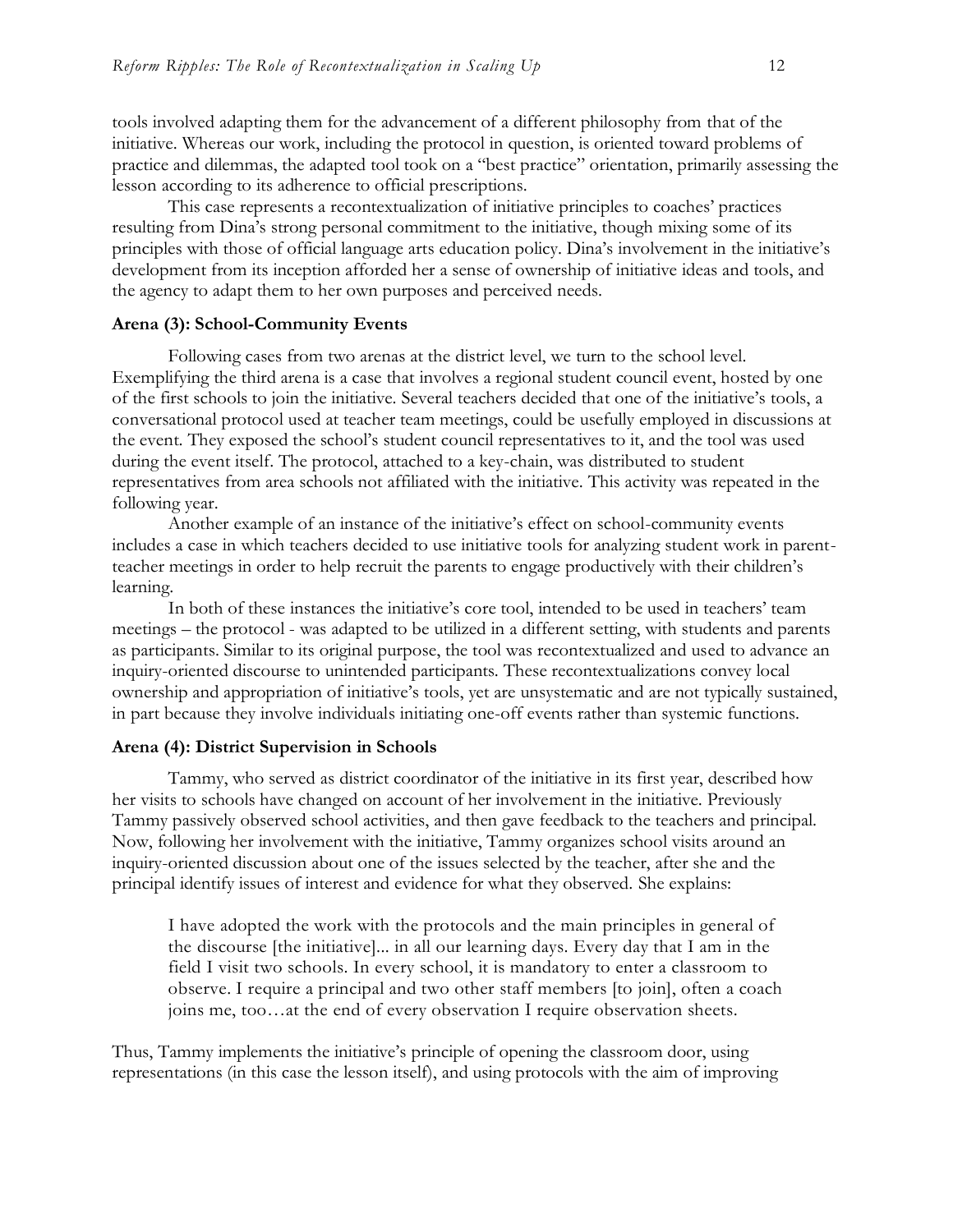teaching. Yet, her addition of "observation sheets" was her unique adaptation of the protocol used in the initiative.

The second district coordinator responsible for the initiative was also appointed to a supervisor role, as were two principals who brought the initiative into their schools and were viewed as leading proponents of it. These appointments essentially led to the emergence of new models for school visits in multiple sites across the district. The new supervisors are integrating initiative principles, such as evidence–based and inquiry-oriented discussions, into supervision practices in schools.

This example of a change in practices that are outside the targeted practices the initiative aimed to change involves the supervisors' recontextualization of initiative principles and practices into their supervisory duties, in accordance with their appreciation of and identification with the initiative – and perhaps also as a way of garnering favor with the district superintendent.

#### **Discussion**

The core intended activities of the initiative and its scaling up process analyzed according to Coburn's (2003) dimensions highlight ongoing concerns with issues of *depth* of engagement and enactment, *sustainability* and *ownership*, as we and our district partners have *spread* the initiative to more than 100 schools across the district. The cases we identified as "ripples" add a new dimension to those discussed by Coburn (2003): the unsolicited *recontextualization* of program elements to different settings. The recontextualizations we identified go beyond the enactment of reform ideas in their intended field, extending to the appropriation of ideas and tools to areas that are not part of the reform's original agenda. Here we discuss the processes and mechanisms that enable these recontextualizations, and their advantages and disadvantages for the reform in general and for scaling up processes in particular. We conclude with our main findings on recontextualization processes that may aid policymakers and researchers when considering, planning, implementing, and examining scaling up processes.

#### **Mechanisms of Ripples within Policy Enactment**

In many of the cases we identified, the main mechanism that facilitated the ripple effect was the movement of key actors into new positions and roles. The initiative enjoys high status in the district and participating in it is deemed prestigious. Furthermore, participants in the initiative occasionally get to perform in front of leading district personnel and receive recognition for their successful implementation. This led to the promotion of many initiative-affiliated leading teachers, coaches, and principals throughout the district (including to posts outside of the initiative), which turned out to be a critical catalyst for reform ripples. Many of these individuals are deeply committed to the initiative's ideas and principles from its inception, and had a key role in its development from the first pilot year and through its gradual scaling up. The case we presented above, involving Dina, the senior language arts coach, is an example of such a promotion. Her promotion to the senior coach position was assisted by her high-profile role in the initiative, and she in turn brought initiative ideas to her new position. Similarly, in the pilot school in which Dina worked, two leading teachers have been appointed to principal roles, while another two lead district professional development processes.

Our study shows that one of the common threads in the cases presented above is the critical importance of individuals' initiative-related background in enacting ripples. This finding is in line with previous studies which highlighted the role of individuals in scaling up reforms (Ahmann, 2015), and the role of networks in policy-making and implementation (Viseu & Carvalho, 2018).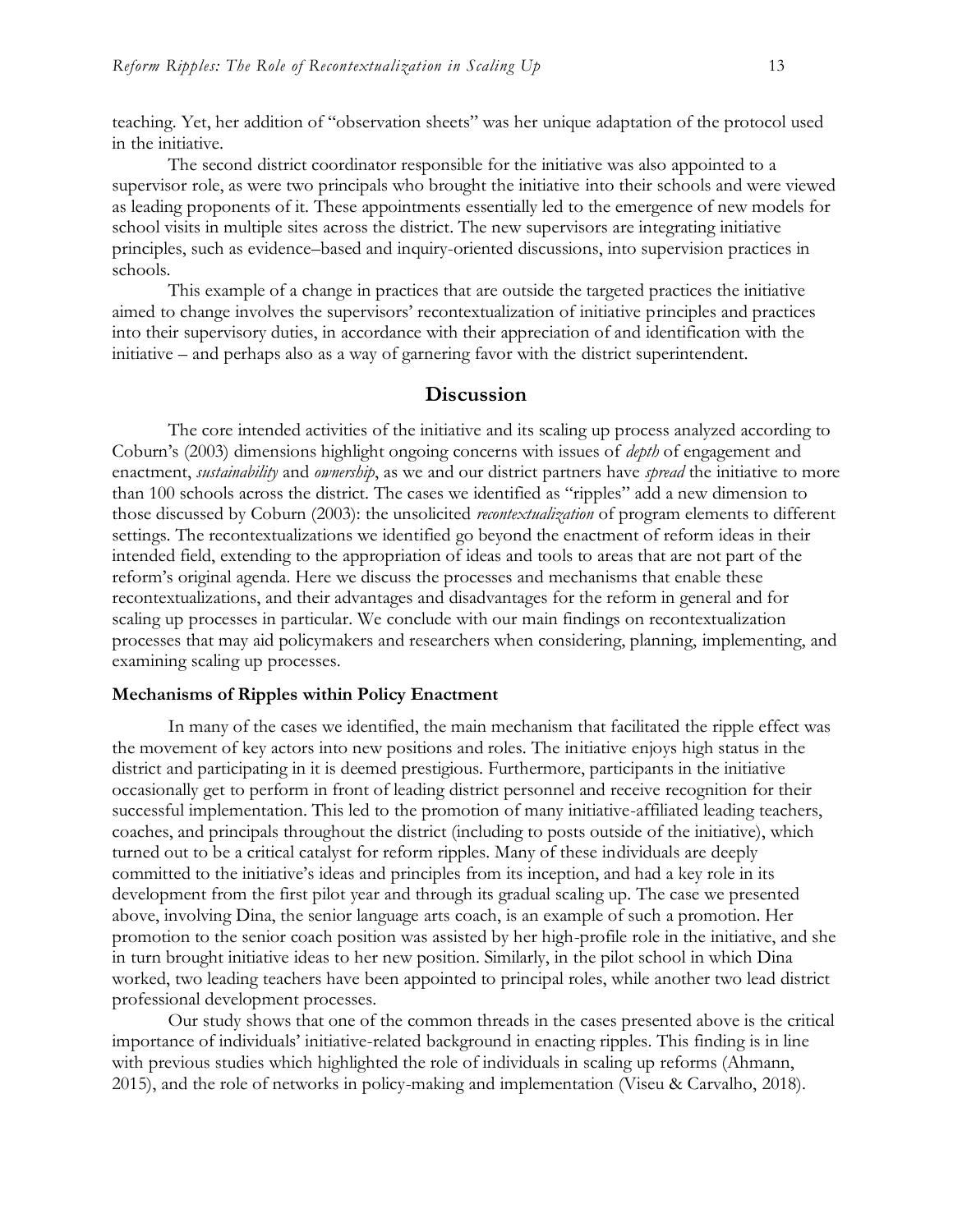In his seminal work Weick (1976) claimed that schools are loosely coupled organizations, with little interaction among teachers, between and in schools, and virtually no impact on each other. This has the advantage that failed innovations are contained, but at the same time the diffusion of good ideas is forestalled. The district we studied is a large, loosely coupled system in which leaders such as principals and supervisors enjoy a high degree of autonomy, and are in a position to decide and enact on their own adaptations to the initiative. This organizational structure which affords autonomy of the educational system's leaders' activities enables the appearance of independent reform ripples enacted by such individuals alongside the scaling up process.

Another mechanism that facilitated ripples in different parts of the district is related to the resources that are attached to the initiative's implementation. In addition to the strong leadership of the district superintendent, district staff were attracted to the initiative as a way to maximize resource allocation to their unit. Enacting ripples was a way of being seen as part of the initiative effort and thereby worthy of further investment. In the process of going to scale more and more individuals in the district heard about the initiative and were attracted to its promise (both in terms of resources and its content), leading to their attempts to be affiliated with the initiative.

Alongside the coveted resources the district allocated to initiative-affiliated schools and activities, the research team was also viewed as a resource that could potentially benefit initiativeaffiliated staff at all levels. Even in cases in which district staff were not impressed by researchers' advice or feedback, working with researchers was seen as prestigious association. In the initial stages of the initiative implementation the research team was intensely involved in many aspects of the initiative, but as the scaling up process progressed, the team could not reach all the schools, and its involvement was necessarily less intense. This created a situation in which the areas in the district that the team was engaged with received a limited and (often) desirable resource.

The cases we identified suggest a link between the instances of recontextualization of initiative ideas and tools and the initiative-related background of individuals who enact them. Furthermore, the cases suggest a link between the background of these individuals and the depth of their enactments. For instance Dina, the district coach described in Arena 2 (District-Wide Coaching Practices) and Tammy, the district supervisor described in Arena 4 (District Supervision in Schools) above were part of the first co-design team of the initiative, and developed a strong commitment to initiative ideas and principles. Likewise, the use of initiative principles in the student-council meeting described in Arena 3 (School-Community Events) was led by leading teachers who were also facilitators at initiative-related professional development workshops.

Thus, many of the individuals who enact ripples have deep roots in the initiative from its early stages of implementation, before going to scale. This finding resonates with Johnson and Chrispeels (2010) emphasis on the essential relational and ideological linkage between central office leaders, principals, and school leadership teams for initiating and sustaining reform. Sanders (2012) also found that the positive relationships between the reform leaders and key actors within the districts helped to explain variations in their success in scaling up. In scaling up processes, the human factor is critical. Each individual has their own understanding of the reform's principles and tools, leading to varying degrees of appropriation (Grossman et al., 1999), each in their own jurisdiction.

Relying on individuals for scaling up is problematic since the process "may also require strategies to develop local conditions and norms that support innovation." (Morel et al., 2019, p. 374). Our findings reiterate this precarious mechanism and suggest that the tension between individual enactments and the reform's core should be considered when going to scale, developing systemic ways to deal with this tension beyond supporting individual innovation.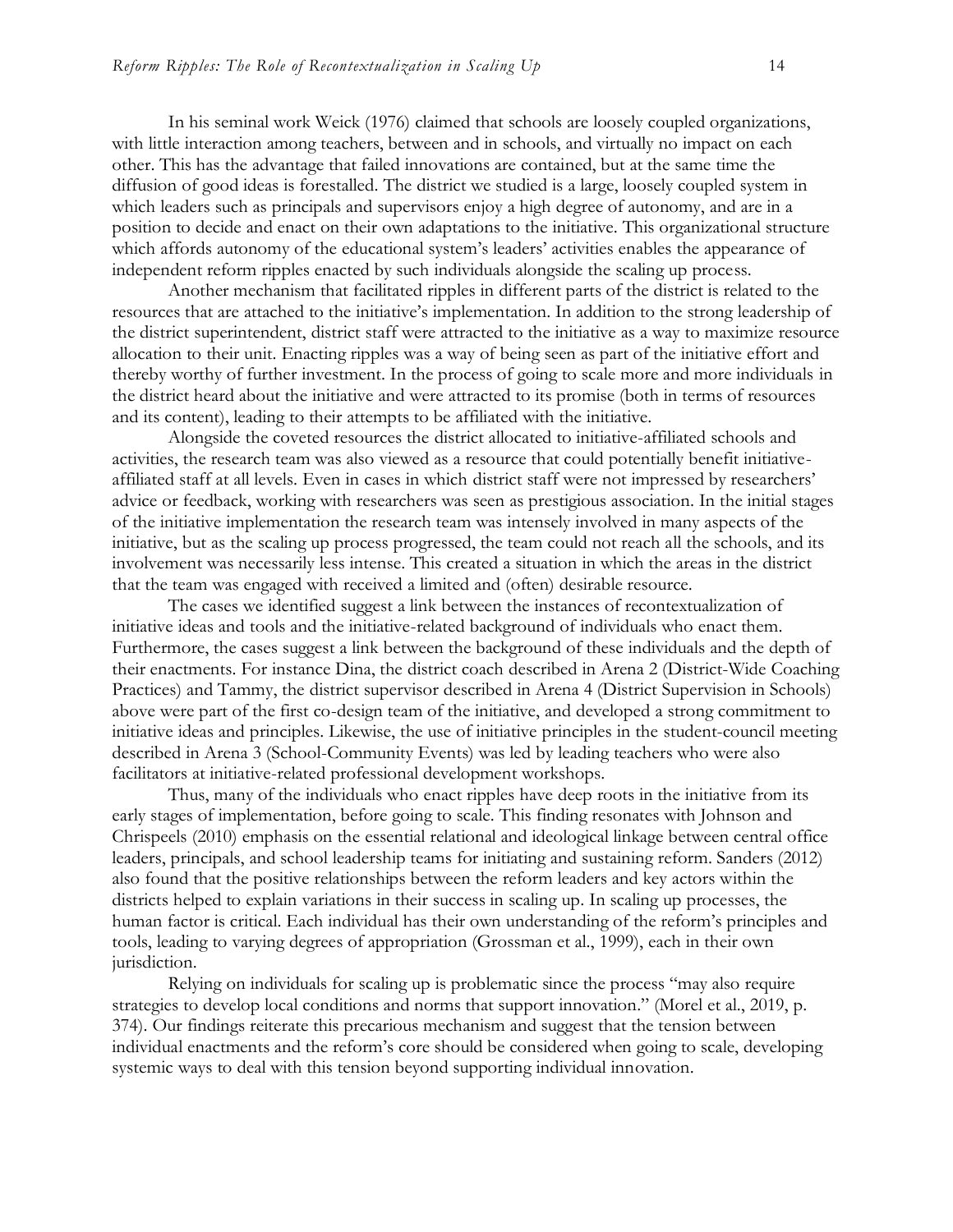#### **Implications for Policy and Practice: Ripples Enhance and Impede Scaling Up Processes**

Coburn (2003) argues that "to be 'at scale', reforms must effect deep and consequential change in classroom practice ….change that goes beyond surface structures or procedures" (p. 4). We might add: being "at scale" is facilitated by deeply affecting district culture. Ripples, even superficial ones, may enhance this effect by generating symbolic momentum that can facilitate scaling up, for example by making school and coach recruitment easier, because the initiative is perceived as positive, and central to what the district does. On the other hand, ripples may also impede scaling up processes by diverting scant resources and reinforcing a superficial culture in which ideas are more often paid lip service than acted upon. For instance, Dina, the district coach described in Arena 2 (District-Wide Coaching Practices) enacted a relatively sustainable ripple which involved shifts in the conventional language arts coaching practices in the district. However, her enactment deviated in important ways from the initiative's professional development approach; though note that Dina's and our views of this issue differ. Thus, at least from our perspective, this unintended ripple captures well the spread vs. depth dilemma.

#### **Recontextualization and Cultural Change**

At the beginning of the research-practice partnership the district called for district-wide embrace of the initiative ideas, while the research team was in favor of limiting the initiative's spread, especially in the initial years, in order to concentrate on depth and quality. Accordingly, the official, core activities of the initiative were indeed limited, but from the standpoint of the district, the unintended ripples described in this paper were actually seen as welcomed, intended outcomes of the initiative. This complexity of how the perspective of the research team and the practitioners changes the definition of the ripples as intended or unintended outcomes of the initiative is related to the understanding of what is included in the cultural change which is at the heart of the initiative.

One of the reasons the district management leaned toward making the initiative 'about everything' was to create a common language and ethos, a kind of "snowball effect" in order to engage and enthuse teachers to come on board. This strategy is aligned with Senge's (1990) explanation on how a learning organization's shared vision is achieved:

Visions spread because of a reinforcing process of increasing clarity, enthusiasm, communication and commitment. As people talk, the vision grows clearer, enthusiasm for its benefits build. And soon, the vision starts to spread in a reinforcing spiral of communication and excitement. (p. 227)

One of the aims of the initiative is to change teacher discourse and promote teacher leadership as part of a more general cultural change (see Rincón-Gallardo, 2016 for a detailed account of a scaling up process of a pedagogical initiative that involves cultural change). Creating a common language and ethos are important elements of this cultural change, although both may be enacted superficially. Many of the ripples we identified are activities that are part of this intended shift in district culture, as many people wanted to participate in and influence the initiative and the ethos it introduced. The research team, however, was wary of spreading the initiative's resources too thin, and actively isolated activities that were not part of the initiative's core by insisting on allocating resources and attention to a limited number of focal points.

Our experience in the field shows that the former approach of spreading the initiative as much as possible, even at the expense of the depth of the enactment, has a cost. When a school enacts the initiative's tools without depth, it may be difficult to rectify – the staff perceive themselves as acting upon initiative ideas and do not recognize their superficial enactment. Another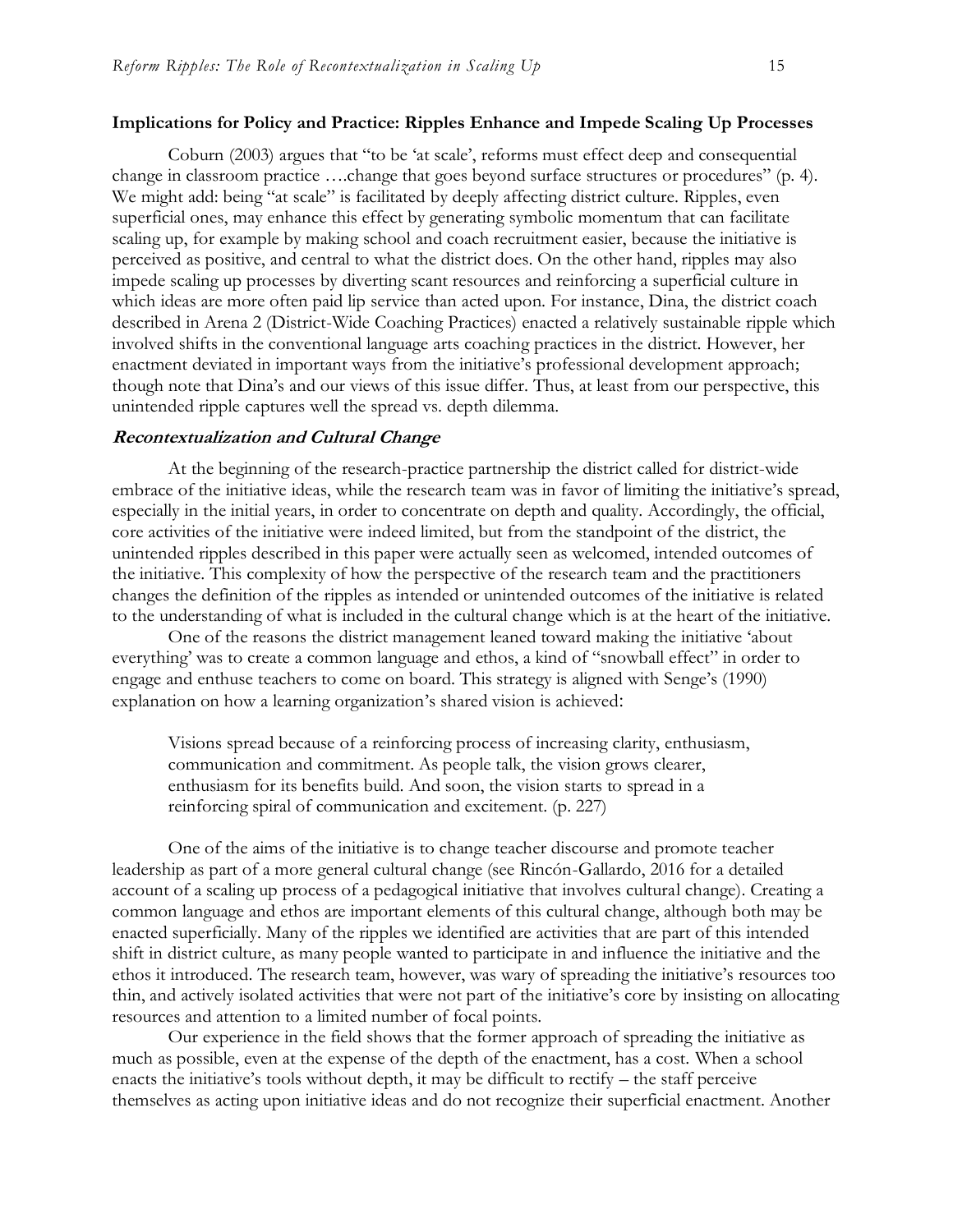danger of this approach is the increased possibility of encouraging an initiative ethos that is based on lip-service and not true to initiative principles. Nonetheless, ripples, even superficial ones, are part of a cultural change, and give the people who enact them the opportunity of being involved in and impacting a central district strategy. It seems that regardless of the fidelity of the ripple to the reform's principles and tools, recontextualizations tend to promote the ethos of the reform and add to the inertia for its enactment and development. This mechanism stems in part from the ripple's visibility and has both affordances and constraints for the initiative's scaling up. Enacting ripples demonstrates an affiliation with the reform, and even if their enactment is mere "appropriation of a label" (Grossman et al., 1999), it may ultimately contribute to the formation of common language, identification and cultural ethos across the district.

### **Recontextualization, the Dilemma of Spread vs. Depth, and Reform Sustainability**

This second finding emphasizes the dilemma policymakers have when scaling up reforms: how should they balance spread and depth? Brown and Campione (1996) cautioned policy-makers from being too flexible with their programs' central principles leading to the risk of a "lethal mutation" that negates reform aims. They suggested finding a balance between this exaggerated flexibility and a completely rigid agenda that refuses to compromise and consequently does not allow for scaling up.

Ripples have the potential to facilitate reform ethos as they spread throughout the district, but also may obscure its core principles by being too flexible, potentially leading to lethal mutations that do not advance the reform's goals. Thus, recontextualization embodies policy-makers' breadthdepth dilemma. Identifying these ripples, as well as their benefits and downsides, may aid policymakers when deciding on their resource allocation and scaling up strategy. Policy-makers may decide to institutionalize certain ripples into the mainstream of the reform, collaborating with the ripple enactors to engage in deeper ripples, and to include them into the reform's core activities, creating another route to reform spread.

Institutionalizing ripples could be viewed as an "evolution" of the initiative (Dede, 2006) in which its adaptation in the field reshapes the planners' thinking about it. Dede (2006) explained the need for such an approach in order to decrease resistance to change, both on the individual level and the organizational one, emphasizing the difference between conducting systemic reform and scaling up a single initiative. By giving both the individual and the organization the opportunity to change the initiative according to its context, the initiative increases the probability for its successful scaling up (Dede, 2006). Changing the initiative by embracing ripples into its core, could aid its leaders in the scaling up efforts, and provide a way to enhance the depth of their enactments.

Another key challenge facing policy-makers is reform sustainability (e.g., Coburn, 2003; Datnow, 2005). Many of the ripples we identified relied on individuals' entrepreneurial activity, rather than being part of systemic organizational functions. Thus, when people change their priorities, or change their position, the ripple is discontinued. For instance, the student council school-community event (Arena 3) was the effort of a few teachers from one of the stronger district schools. The event was carried out twice, but each year its continuation and adherence to initiative principles was dependent upon the particular teachers involved. The examples mentioned in Arena 4 of District supervision practices are also completely up to the supervisor, and are not encouraged or supported by any initiative-related function.

Our analysis indicates that ripples tend to be unsystematic and are not typically sustained, in part because they are based on particular individuals rather than systemic functions. It seems that institutionalizing ripples could facilitate their sustainability, as well as their depth. Since "a key criterion for scale as reinvention is widespread use of an innovation as a jumping-off point for further innovation" (Morel et al., p. 373), ripples could be considered as "reinventions" of the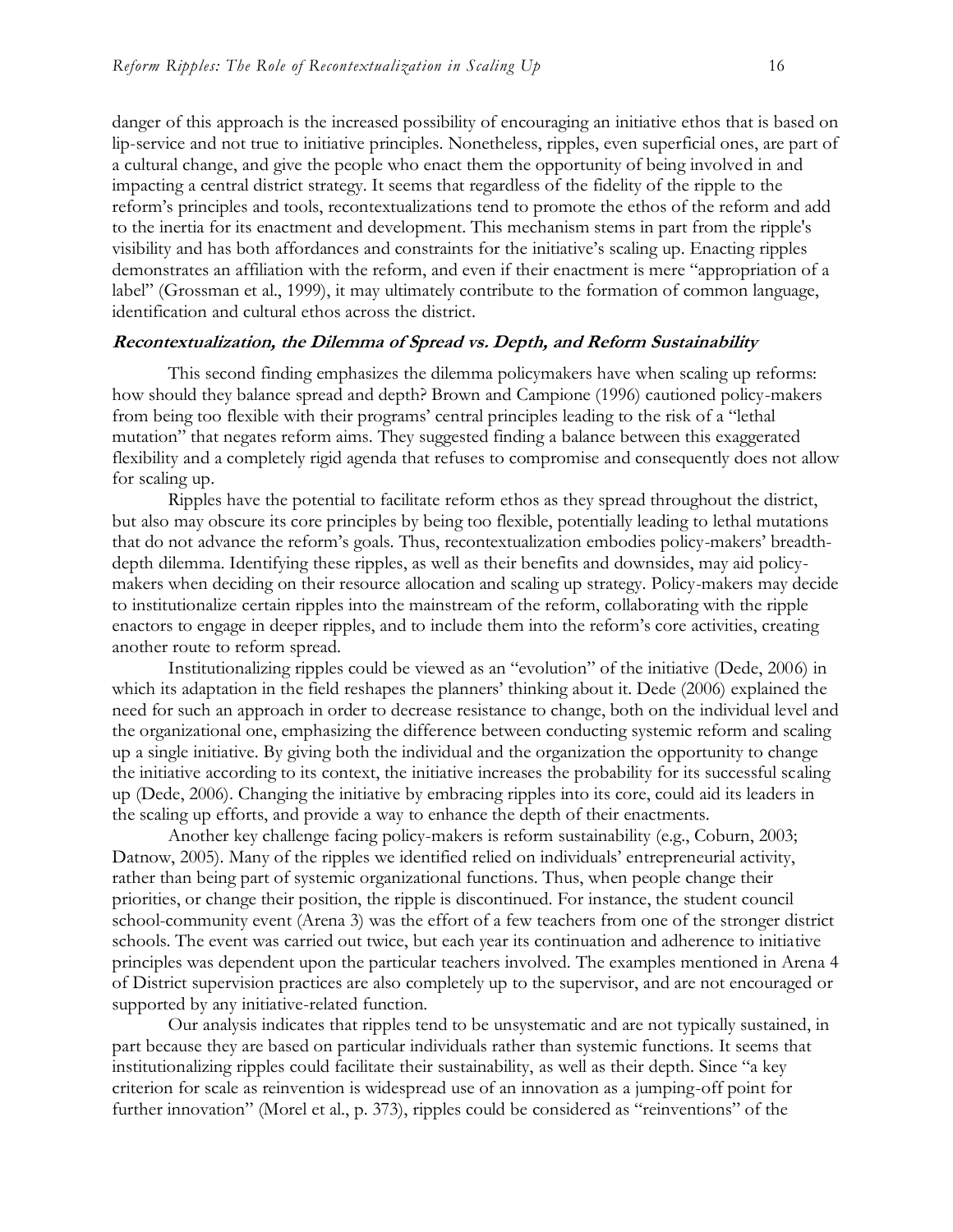initiative. In this way, ripples can be regarded as part of the dynamic scaling up process, promoting the innovation in different ways than what was originally conceptualized by policymakers.

#### **Conclusion**

Toh and colleagues (2016) discussed the centralization and decentralization processes maturing in the Singaporean education system, concluding, "it is not about transforming one component but all the components in the ecosystem in a coherent manner" (p. 1264). Viewing the district as a complex ecosystem, consisting of intended and unintended activities, this study expands our understanding of scaling up processes of educational reforms, illuminating the possible unintended outcome of the intersection between practitioners and reform ideas and tools. Our findings highlight an aspect of scaling up that we termed "recontextualization", which has implications for the way scaling up processes are examined and approached.

Our analysis of the ripple effects of the "Leading Teachers" initiative revealed four arenas in which elements of the initiative (tools, ideas, approaches) were recontextualized from their original aims and settings. In particular, we noted the importance of individuals as mechanisms for transferring ideas across contexts, the important role of ripples in advancing the initiative's cultural ethos, and the fact that ripples tend to be unsystematic and therefore unsustainable.

These findings suggest that more attention should be paid, in both research and practice, to the impact of reforms on meaningful educational change beyond their original aims and settings. Alongside the potential affordances "ripples" have, careful consideration should be given to their latent disadvantages, such as obscuring the reform's intended goals.

### **Acknowledgements**

The authors would like to thank the members of the Laboratory for the Study of Pedagogy at Ben-Gurion University of the Negev for discussions of early drafts of this paper, and particularly Dr. Dana Vedder-Weiss for her substantial contributions.

# **References**

- 6, P. (2012). When forethought and outturn part: Types of unanticipated and unintended consequences. In H. Margetts, P. 6 & C. Hood (Eds.) *Paradoxes of modernization*, (pp. 44– 62). Oxford University Press.
- Agar, M. (2006). An ethnography by any other name... *Forum Qualitative Sozialforschung/Forum: Qualitative Social Research, 7*(4). <http://dx.doi.org/10.17169/fqs-7.4.177>
- Ahmann, C. (2015). Teach for all: Storytelling "shared solutions" and scaling global reform. *Education Policy Analysis Archives, 23*(45).<http://dx.doi.org/10.14507/epaa.v23.1784>

Berman, P., & McLaughlin, M. W. (1978). *Implementing and sustaining innovations* (Vol. 8). Rand.

Bernstein, B. (1990). *The structuring of pedagogic discourse: Class, codes and control, Volume IV.*  Routledge.

Bernstein, B. (1996). *Pedagogy, symbolic control and identity*. Taylor and Francis.

Brown, A. L., & Campione, J. (1996). Psychological theory and the design of innovative learning environments: On procedures, principles, and systems. In L. Schauble & R. Glaser (Eds.), *Innovations in learning: New environments for education* (pp. 289–325). Erlbaum.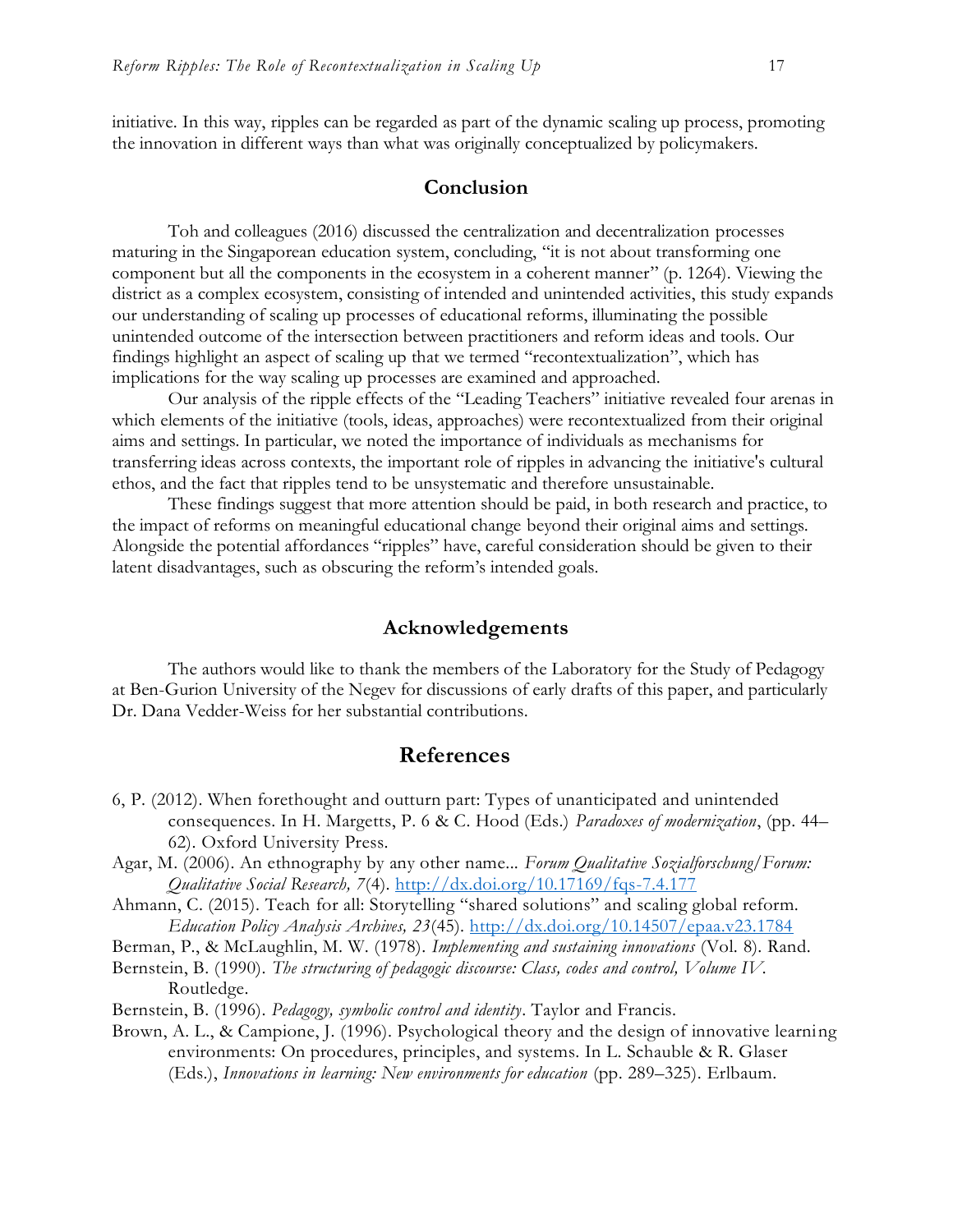- Coburn, C. E. (2003) Rethinking scale: Moving beyond numbers to deep and lasting change. *Educational Researcher, 32*(6), 3-12.<https://doi.org/10.3102/0013189X032006003>
- Cuban, L. (1998). How schools change reforms: Redefining reform success and failure. *Teachers College Record, 99*(3), 453-477.
- Datnow, A. (2005). The sustainability of comprehensive school reform models in changing district and state contexts. *Educational Administration Quarterly*, *41*(1), 121-153. <https://doi.org/10.1177/0013161X04269578>
- Datnow, A., Hubbard, L., & Mehan, H. (2002). *Extending educational reform: From one school to many*. Routledge/Falmer.
- de Zwart, F. (2015). Unintended but not unanticipated consequences. *Theory and Society*, *44*, 283– 297.<https://doi.org/10.1007/s11186-015-9247-6>
- Dede, C. (2006). Scaling up: Evolving innovations beyond ideal settings to challenging contexts of practice. In R. K. Sawyer (Ed.), *Cambridge handbook of the learning sciences* (pp. 551–566). Cambridge University Press.
- Dede, C. (2015). Foreword. In C. K. Looi & L. W. Teh (Eds.) *Scaling educational innovations* (pp. ix-x). Springer Singapore.
- Elias, M. J., Zins, J. E., Graczyk, P. A., & Weissberg, R. P. (2003). Implementation, sustainability, and scaling up of social-emotional and academic innovations in public schools. *School Psychology Review*, *32*(3), 303-319.
- Elmore, R. F. (1996). Getting to scale with good educational practice. *Harvard Educational Review*, *66*(1), 1–26.
- Elmore, R. F. (2016). "Getting to scale…" it seemed like a good idea at the time. *Journal of Educational Change*, *17*(4), 529-537.<https://doi.org/10.1007/s10833-016-9290-8>
- Fullan, M. (2016). The elusive nature of whole system improvement in education. *Journal of Educational Change*, *17*(4), 539-544.<https://doi.org/10.1007/s10833-016-9289-1>
- Grossman, P. L., Smagorinsky, P., & Valencia, S. (1999). Appropriating tools for teaching English: A theoretical framework for research on learning to teach. *American Journal of Education*, *108*(1), 1-29.<https://doi.org/10.1086/444230>
- Heck, R. H. (2004). *Studying educational and social policy: Theoretical concepts and research methods*. Routledge.
- Johnson, P. E., & Chrispeels, J. H. (2010). Linking the central office and its schools for reform. *Educational Administration Quarterly*, *46*(5), 738-775. <https://doi.org/10.1177/0013161X10377346>
- Klingner, J. K., Boardman, A. G., & McMaster, K. L. (2013, Winter). What does it take to scale up and sustain evidence based practices? *Exceptional Children*, *79*(2), 195–211. <https://doi.org/10.1177/001440291307900205>
- Lefstein, A., & Snell, J. (2014). *Better than best practice: Developing teaching and learning through dialogue.* Routledge.
- Margetts, H., & Hood, C. (Eds.). (2012). *Paradoxes of modernization: Unintended consequences of public policy reform.* Oxford University Press.
- Morel, R. P., Coburn, C., Catterson, A. K., & Higgs, J. (2019). The multiple meanings of scale: Implications for researchers and practitioners. *Educational Researcher, 48*(6), 369-377. [https://doi.org/10.3102/0013189X19860531](https://doi.org/10.3102%2F0013189X19860531)
- Rincón-Gallardo, S. (2016). Large scale pedagogical transformation as widespread cultural change in Mexican public schools. *Journal of Educational Change*, *17*(4), 411-436. <https://doi.org/10.1007/s10833-016-9286-4>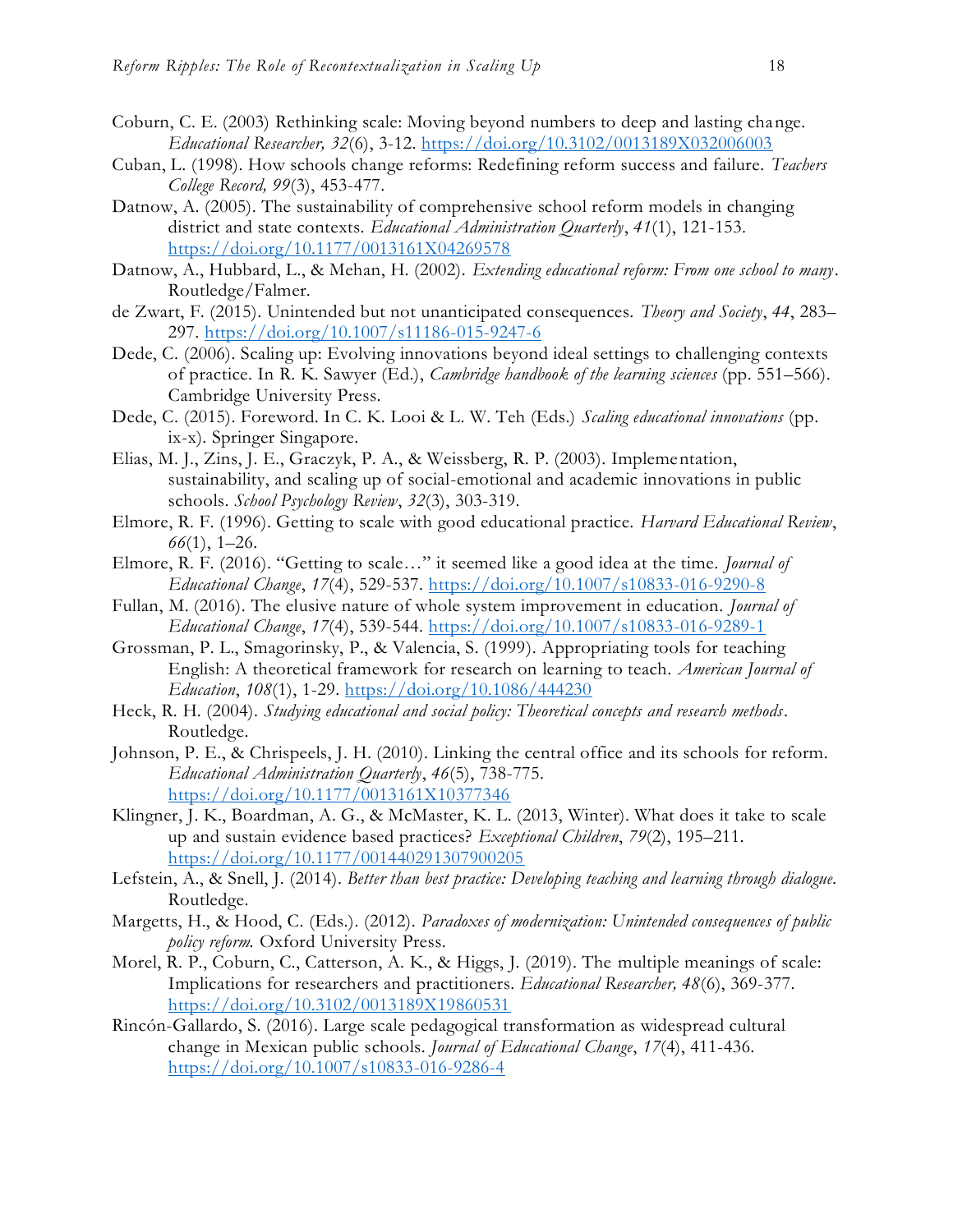- Sanders, M. G. (2012). Achieving scale at the district level: A longitudinal multiple case study of a partnership reform. *Educational Administration Quarterly*, *48*(1), 154-186. <https://doi.org/10.1177/0013161X11417432>
- Segal, A., Lefstein, A., & Vedder-Weiss, D. (2018). Appropriating protocols for the regulation of teacher professional conversations. *Teaching and Teacher Education, 70*(1), 215-226. <https://doi.org/10.1016/j.tate.2017.11.018>
- Senge, P. (1990). *The fifth discipline: The art and science of the learning organization.* Currency Doubleday.
- Tabak, I. (2004). Reconstructing context: Negotiating the tension between exogenous and endogenous educational design. *Educational Psychologist*, *39*(4), 225-233. [https://doi.org/10.1207/s15326985ep3904\\_4](https://doi.org/10.1207/s15326985ep3904_4)
- Tanguay, C. L. (2020). High-stakes assessment in elementary education teacher preparation: Educators' perceptions and actions resulting in curriculum change. *Education Policy Analysis Archives, 28*(53).<https://doi.org/10.14507/epaa.28.4840>
- Toh, Y., Hung, W. L. D., Chua, P. M. H., He, S., & Jamaludin, A. (2016). Pedagogical reforms within a centralised-decentralised system: A Singapore's perspective to diffuse 21st century learning innovations. *International Journal of Educational Management*, *30*(7), 1247- 1267.<https://doi.org/10.1108/IJEM-10-2015-0147>
- Thompson, M., & Wiliam, D. (2007). *Tight but loose: A conceptual framework for scaling up school reforms.* Educational Testing Service.
- Viseu, S., & Carvalho, L. M. (2018). Think tanks, policy networks and education governance: The rising of new intra-national spaces of policy in Portugal. *Education Policy Analysis Archives, 26*(108).<http://dx.doi.org/10.14507/epaa.26.3664>
- Weick, K. E. (1976). Educational organizations as loosely coupled systems. *Administrative Science Quarterly*, 1-19.

# **About the Authors**

# **Tali Aderet-German**

Aalborg University and Ben-Gurion University of the Negev Email: [tali100@gmail.com](mailto:tali100@gmail.com)

ORCID ID:<http://orcid.org/0000-0002-0409-3393>

Tali Aderet-German is a postdoctoral researcher at the Department of Culture and Learning at Aalborg University, Denmark, following a position as a postdoctoral researcher at the Laboratory for the Study of Pedagogy at Ben-Gurion University of the Negev studying organizational and pedagogical aspects of the scaling-up of a state-wide reform. Her PhD, carried out at the University of Haifa, examined a school network self-evaluation process. Her research employs sociological perspectives on educational policy, in particular evaluation policy and practice.

# **Adam Lefstein**

Ben-Gurion University of the Negev

Email: [alefstein@gmail.com](mailto:alefstein@gmail.com)

ORCID:<http://orcid.org/0000-0002-9686-2662>

Adam Lefstein is Professor and Chair of the Department of Education at the Ben-Gurion University of the Negev in Israel. His current research studies investigate teacher professional discourse and learning; large-scale development of dialogic pedagogy in primary language arts; and the interaction of social class, language and classroom participation.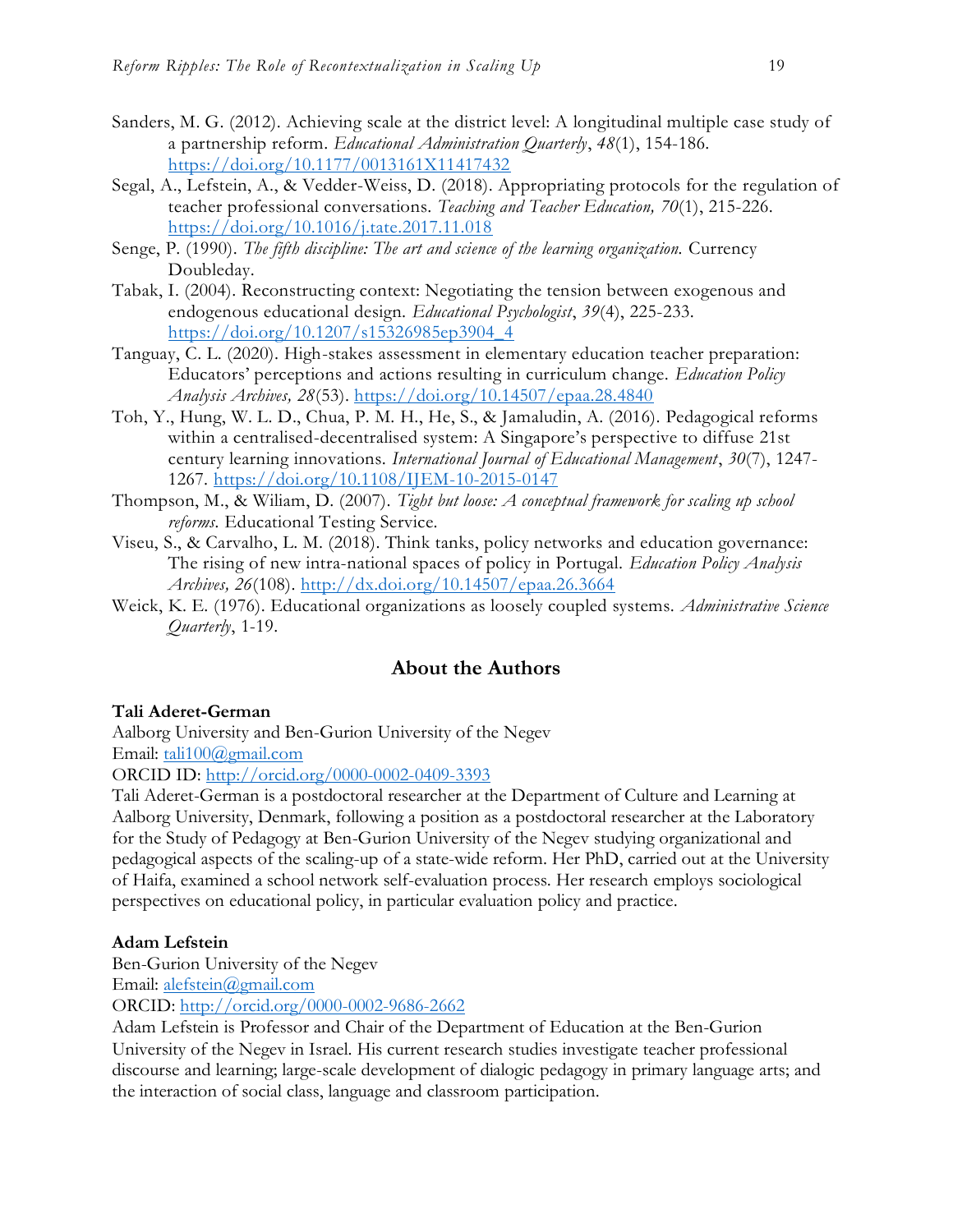# education policy analysis archives

Volume 29 Number 8 January 25, 2021 ISSN 1068-2341



Readers are free to copy, display, distribute, and adapt this article, as long as **BY** the work is attributed to the author(s) and **Education Policy Analysis Archives**, the changes are identified, and the same license applies to the derivative work. More details of this Creative Commons license are available at [https://creativecommons.org/licenses/by-sa/4.0/.](https://creativecommons.org/licenses/by-sa/4.0/) **EPAA** is published by the Mary Lou Fulton Institute and Graduate School of Education at Arizona State University Articles are indexed in CIRC (Clasificación Integrada de Revistas Científicas, Spain), DIALNET (Spain), [Directory of Open Access Journals,](http://www.doaj.org/) EBSCO Education Research Complete, ERIC, Education Full Text (H.W. Wilson), QUALIS A1 (Brazil), SCImago Journal Rank, SCOPUS, SOCOLAR (China).

Please send errata notes to Audrey Amrein-Beardsley at [audrey.beardsley@asu.edu](mailto:audrey.beardsley@asu.edu)

**Join EPAA's Facebook community** at<https://www.facebook.com/EPAAAAPE> and **Twitter feed** @epaa\_aape.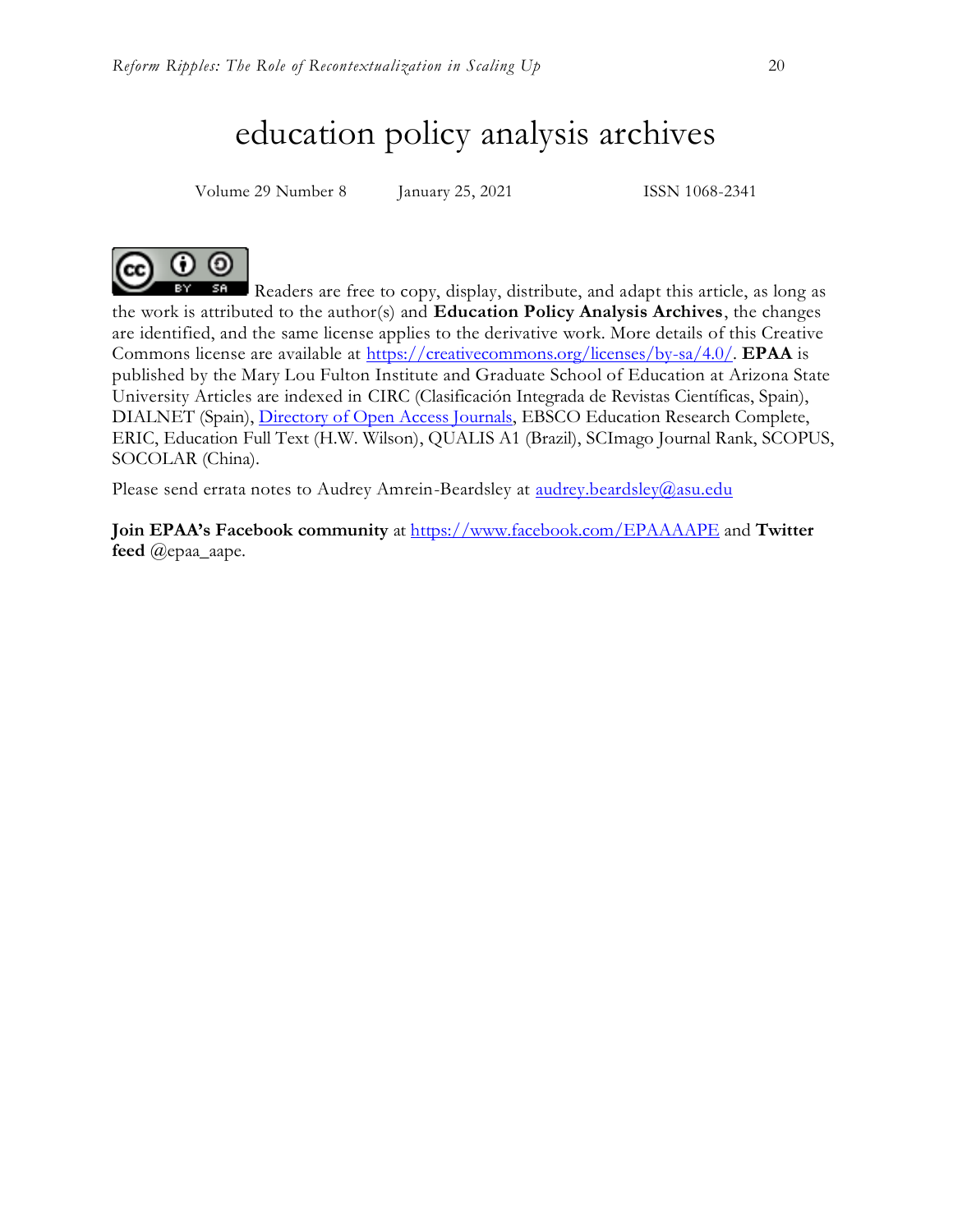# education policy analysis archives editorial board

#### Lead Editor: **Audrey Amrein-Beardsley** (Arizona State University) Editor Consultor: **Gustavo E. Fischman** (Arizona State University) Associate Editors: **Melanie Bertrand, David Carlson, Lauren Harris, Danah Henriksen, Eugene Judson**, **Mirka Koro-Ljungberg, Daniel Liou, Scott Marley, Keon McGuire, Molly Ott, Iveta Silova** (Arizona State University)

**Madelaine Adelman** Arizona State University **Cristina Alfaro**  San Diego State University **Gary Anderson** New York University

#### **Michael W. Apple**

University of Wisconsin, Madison **Jeff Bale** University of Toronto, Canada **Aaron Benavot** SUNY Albany **Julian Vasquez Heilig** California

#### **David C. Berliner**

Arizona State University **Henry Braun** Boston College **Casey Cobb** University of Connecticut **Arnold Danzig** San Jose State University **Linda Darling-Hammond**  Stanford University **Elizabeth H. DeBray**  University of Georgia **David E. DeMatthews** University of Texas at Austin **Chad d'Entremont** Rennie Center for Education Research & Policy **John Diamond** University of Wisconsin, Madison **Matthew Di Carlo**  Albert Shanker Institute **Sherman Dorn** Arizona State University **Michael J. Dumas**  University of California, Berkeley **Kathy Escamilla**  University of Colorado, Boulder **Yariv Feniger** Ben-Gurion University of the Negev **Melissa Lynn Freeman**  Adams State College **Rachael Gabriel** University of Connecticut

**Amy Garrett Dikkers** University of North Carolina, Wilmington **Gene V Glass**  Arizona State University **Ronald Glass** University of California, Santa Cruz

**Jacob P. K. Gross**  University of Louisville

State University, Sacramento **Kimberly Kappler Hewitt** University of North Carolina Greensboro **Aimee Howley** Ohio University **Nelly P. Stromquist** 

**Steve Klees** University of Maryland **Jaekyung Lee S**UNY Buffalo **Jessica Nina Lester** Indiana University **Amanda E. Lewis** University of Illinois, Chicago **Chad R. Lochmiller** Indiana University **Christopher Lubienski** Indiana University **Sarah Lubienski** Indiana University **Larisa Warhol**

**William J. Mathis**  University of Colorado, Boulder **Michele S. Moses**  University of Colorado, Boulder **Julianne Moss** Deakin University, Australia **Sharon Nichols**  University of Texas, San Antonio **Eric Parsons** University of Missouri-Columbia **Amanda U. Potterton** University of Kentucky **Susan L. Robertson** Bristol University

**Gloria M. Rodriguez** University of California, Davis **R. Anthony Rolle**  University of Houston **A. G. Rud**  Washington State University

**Patricia Sánchez** University of University of Texas, San Antonio **Eric M. Haas** WestEd **Janelle Scott** University of California, Berkeley **Jack Schneider** University of Massachusetts Lowell **Noah Sobe** Loyola University

University of Maryland **Benjamin Superfine**  University of Illinois, Chicago **Adai Tefera**  Virginia Commonwealth University **A. Chris Torres** Michigan State University **Tina Trujillo**  University of California, Berkeley **Federico R. Waitoller**  University of Illinois, Chicago University of Connecticut **John Weathers** University of Colorado, Colorado Springs **Kevin Welner** University of Colorado, Boulder **Terrence G. Wiley** Center for Applied Linguistics **John Willinsky**  Stanford University **Jennifer R. Wolgemuth**  University of South Florida **Kyo Yamashiro**  Claremont Graduate University **Miri Yemini** Tel Aviv University, Israel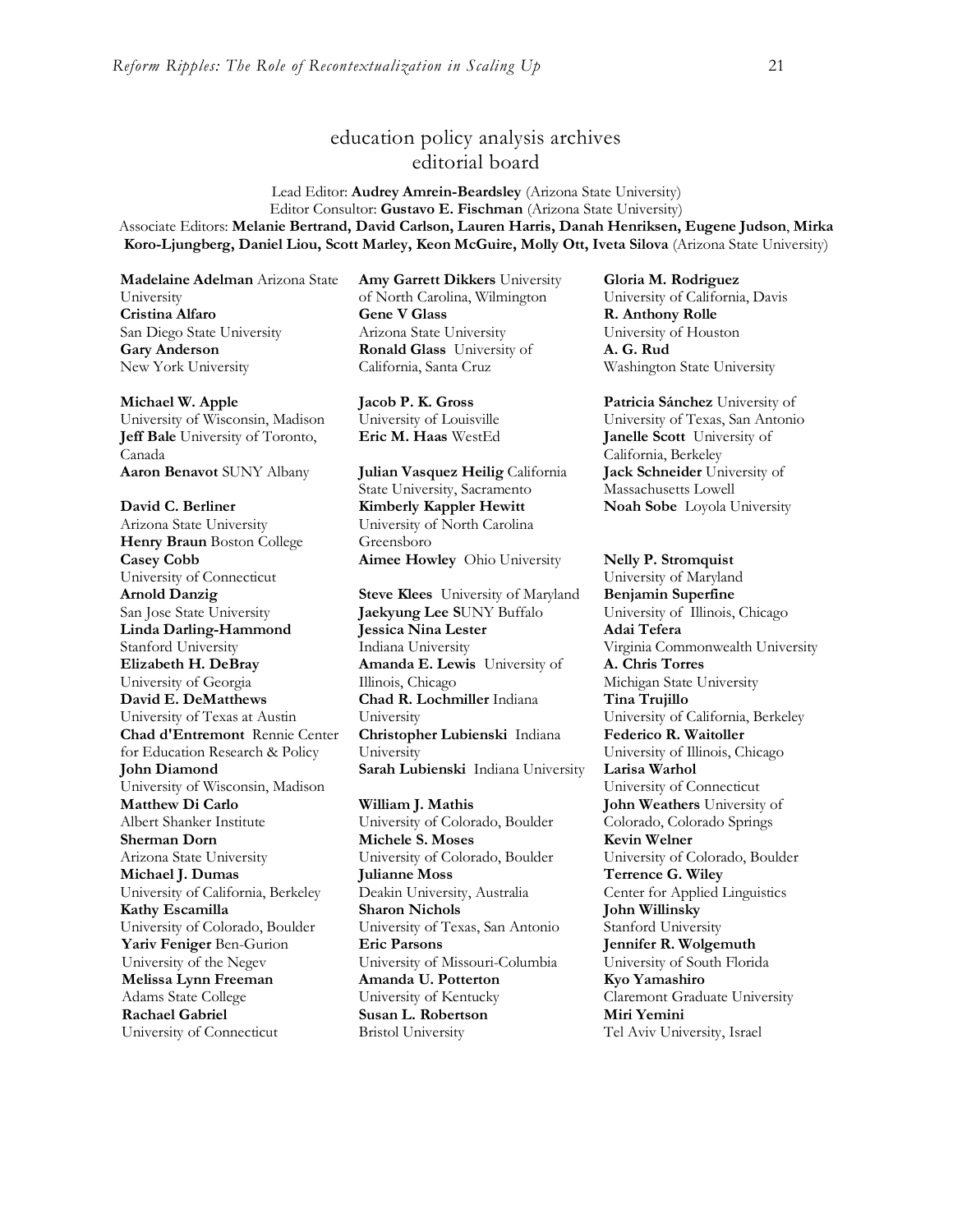# archivos analíticos de políticas educativas consejo editorial

Editor Consultor: **Gustavo E. Fischman** (Arizona State University)

Coordinador (Español/Latinoamérica): **Ignacio Barrenechea** (Universidad de San Andrés), **Ezequiel Gomez Caride** (Universidad de San Andres/ Pontificia Universidad Católica Argentina)

Editor Coordinador (Español/Norteamérica): **Armando Alcántara Santuario** (Universidad Nacional Autónoma de México) Editor Coordinador (Español/España): **Antonio Luzon** (Universidad de Granada)

Editores Asociados: **Jason Beech** (Monash University)**, Angelica Buendia**, (Metropolitan Autonomous University), **Gabriela de la Cruz Flores** (Universidad Nacional Autónoma de Mëxico), **Alejandra Falabella** (Universidad Alberto Hurtado, Chile), **Carmuca Gómez-Bueno** (Universidad de Granada), **Carolina Guzmán-Valenzuela** (Universidade de Chile), **Cesar Lorenzo Rodriguez Urib**e (Universidad Marista de Guadalajara), **Antonia Lozano-Díaz** (University of Almería), **Sergio Gerardo Málaga Villegas** (Instituto de Investigación y Desarrollo Educativo, Universidad Autónoma de Baja California (IIDE-UABC)), **María Teresa Martín Palomo** (University of Almería), **María Fernández Mellizo-Soto** (Universidad Complutense de Madrid), **Tiburcio Moreno** (Autonomous Metropolitan University-Cuajimalpa Unit), **José Luis Ramírez,** (Universidad de Sonora), **Axel Rivas** (Universidad de San Andrés), **Maria Veronica Santelices** (Pontificia Universidad Católica de Chile)

**Claudio Almonacid** Universidad Metropolitana de Ciencias de la Educación, Chile

**Miguel Ángel Arias Ortega**  Universidad Autónoma de la Ciudad de México **Xavier Besalú Costa**  Universitat de Girona, España

**[Xavier Bonal](javascript:openRTWindow() Sarro** Universidad Autónoma de Barcelona, España

#### **[Antonio Bolívar](javascript:openRTWindow() Boitia**

Universidad de Granada, España

**[José Joaquín Brunner](javascript:openRTWindow()** Universidad Diego Portales, Chile

**[Damián Canales Sánchez](javascript:openRTWindow()** Instituto Nacional para la Evaluación de la Educación, México

**Gabriela de la Cruz Flores** Universidad Nacional Autónoma de México **[Marco Antonio Delgado Fuentes](javascript:openRTWindow()** Universidad Iberoamericana, México

**[Inés Dussel](javascript:openRTWindow()**, DIE-CINVESTAV, México

**[Pedro Flores Crespo](javascript:openRTWindow()** Universidad Iberoamericana, México

**Ana María García de Fanelli**  Centro de Estudios de Estado y Sociedad (CEDES) CONICET, Argentina **Juan Carlos González Faraco**  Universidad de Huelva, España

**María Clemente Linuesa**  Universidad de Salamanca, España

**Jaume Martínez Bonafé** Universitat de València, España

**Alejandro Márquez Jiménez**  Instituto de Investigaciones sobre la Universidad y la Educación, UNAM, México

**María Guadalupe Olivier Tellez**, Universidad Pedagógica Nacional, México **[Miguel Pereyra](javascript:openRTWindow()** Universidad de Granada, España

**[Mónica Pini](javascript:openRTWindow()** Universidad Nacional de San Martín, Argentina

**Omar Orlando Pulido Chaves** Instituto para la Investigación Educativa y el Desarrollo Pedagógico (IDEP) **José Ignacio Rivas Flores** Universidad de Málaga, España

**[Miriam Rodríguez Vargas](javascript:openRTWindow()** Universidad Autónoma de Tamaulipas, México

**José Gregorio Rodríguez**  Universidad Nacional de Colombia, Colombia **[Mario Rueda Beltrán](javascript:openRTWindow()** Instituto de Investigaciones sobre la Universidad y la Educación, UNAM, México **José Luis San Fabián Maroto**  Universidad de Oviedo, España

**[Jurjo Torres Santomé](javascript:openRTWindow()**, Universidad de la Coruña, España

**[Yengny Marisol Silva Laya](javascript:openRTWindow()** Universidad Iberoamericana, México **Ernesto Treviño Ronzón** Universidad Veracruzana, México

**[Ernesto Treviño](javascript:openRTWindow() Villarreal** Universidad Diego Portales Santiago, Chile **[Antoni Verger Planells](javascript:openRTWindow()** Universidad Autónoma de Barcelona, España

**[Catalina Wainerman](javascript:openRTWindow()** Universidad de San Andrés, Argentina **Juan Carlos Yáñez Velazco** Universidad de Colima, México